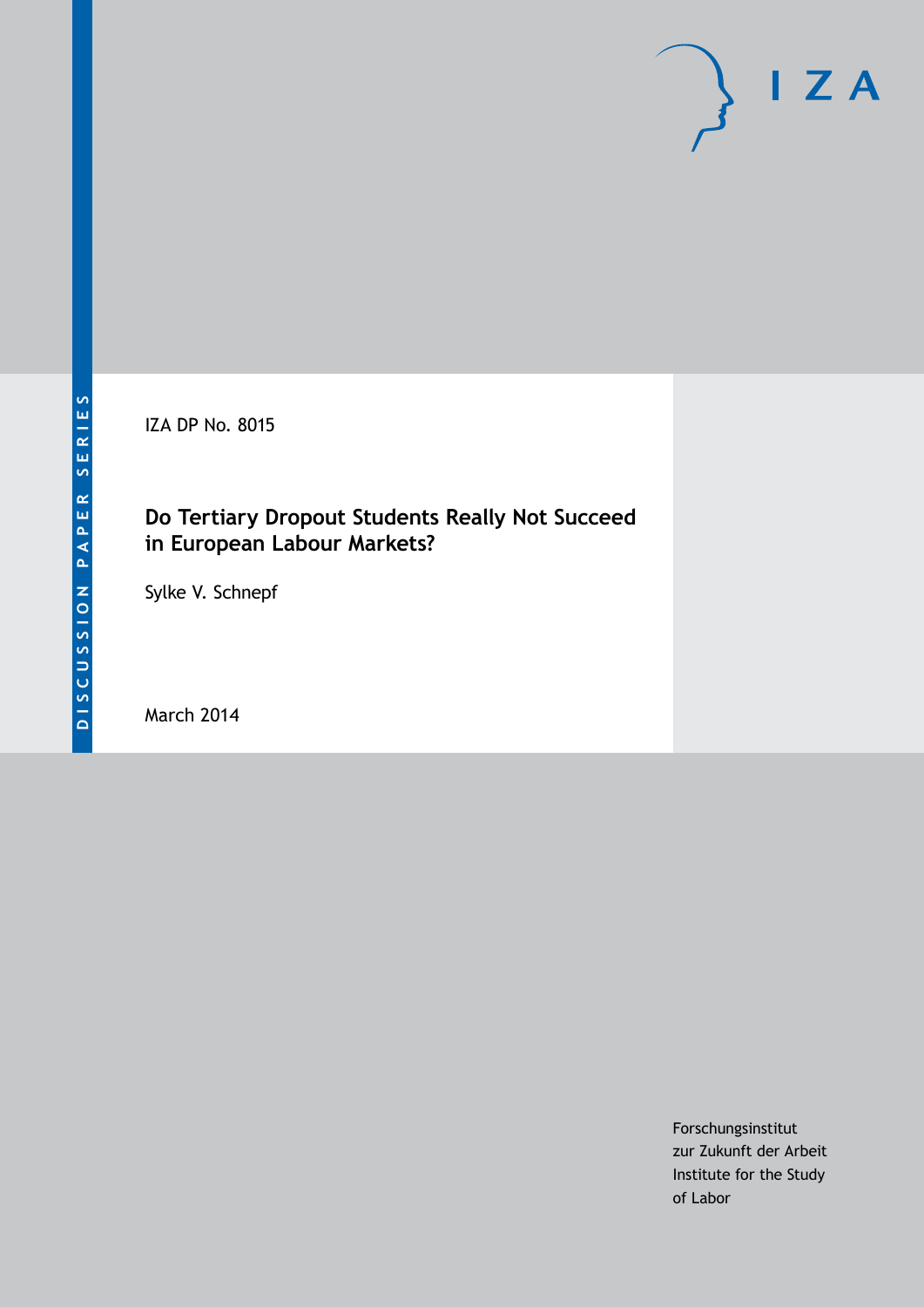# **Do Tertiary Dropout Students Really Not Succeed in European Labour Markets?**

**Sylke V. Schnepf**

*Joint Research Centre, European Commission, University of Southampton and IZA*

Discussion Paper No. 8015 March 2014 (revised version: October 2014)

IZA

P.O. Box 7240 53072 Bonn **Germany** 

Phone: +49-228-3894-0 Fax: +49-228-3894-180 E-mail: [iza@iza.org](mailto:iza@iza.org)

Any opinions expressed here are those of the author(s) and not those of IZA. Research published in this series may include views on policy, but the institute itself takes no institutional policy positions. The IZA research network is committed to the IZA Guiding Principles of Research Integrity.

The Institute for the Study of Labor (IZA) in Bonn is a local and virtual international research center and a place of communication between science, politics and business. IZA is an independent nonprofit organization supported by Deutsche Post Foundation. The center is associated with the University of Bonn and offers a stimulating research environment through its international network, workshops and conferences, data service, project support, research visits and doctoral program. IZA engages in (i) original and internationally competitive research in all fields of labor economics, (ii) development of policy concepts, and (iii) dissemination of research results and concepts to the interested public.

IZA Discussion Papers often represent preliminary work and are circulated to encourage discussion. Citation of such a paper should account for its provisional character. A revised version may be available directly from the author.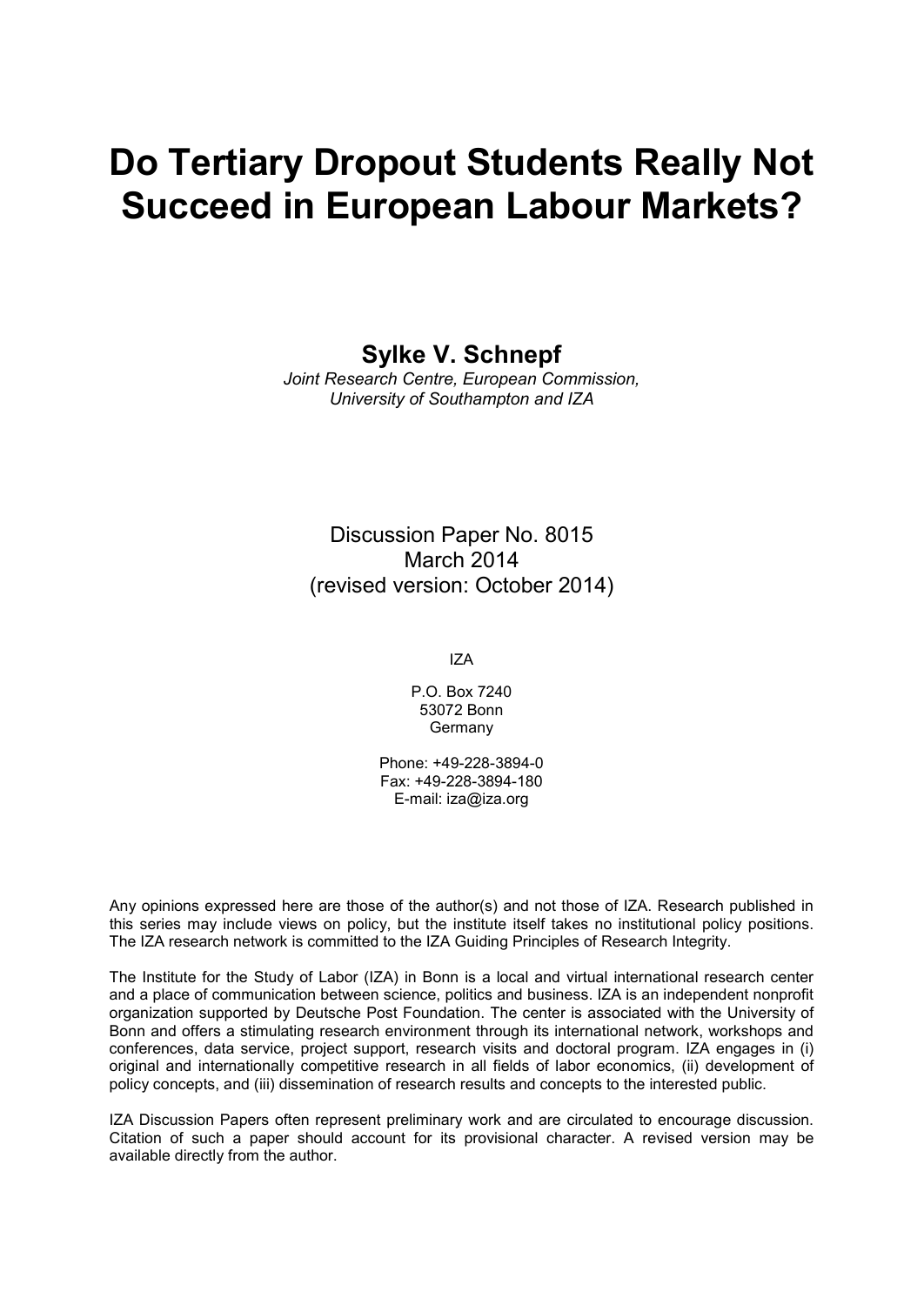# **ABSTRACT**

## **Do Tertiary Dropout Students Really Not Succeed in European Labour Markets?[\\*](#page-2-0)**

Tertiary education has been expanding hugely over the last decades, so that tertiary dropout students will constitute a growing distinctive group in future labour markets. University dropout is regularly discussed as a 'negative' indicator. However, research on actual career trajectory of dropout students is virtually non-existent. Using data from the 2011 Programme for the International Assessment of Adult Competencies (PIAAC) this study first compares the percentage of adults with tertiary dropout experience between European countries. Second, we examine whether tertiary dropout is a permanent decision as a considerable part of the literature assumes. In a third step, we investigate characteristics of adults with dropout experience. Finally, we estimate the 'effect' of dropout on employment status and success of entering prestigious professions comparing results of logistic regression analysis and propensity score matching taking individuals' characteristics like socio-economic and demographic background, work experience and cognitive skills into account. Results indicate that conditional on these characteristics and for all countries examined on average those individuals who attended but dropped out of tertiary education fare often better and never worse in terms of career progression than those who never enrolled. These to the knowledge of the author first cross national results on tertiary dropouts' career progression therefore question the purely negative view of tertiary dropout predominant in the literature and at universities.

JEL Classification: I21

Keywords: tertiary dropout, labour market chances, European countries, propensity score matching

Corresponding author:

Sylke Viola Schnepf European Commission, DG Joint Research Centre Centre for Research on Impact Evaluation (CRIE) Econometrics and Applied Statistics Unit Via E. Fermi 2749, TP 361 I-21027 Ispra (VA), Italy E-mail: [sylke.schnepf@jrc.ec.europa.eu](mailto:sylke.schnepf@jrc.ec.europa.eu)

<span id="page-2-0"></span>\* I thank the DEMM, Universitá degli Studi di Milano, Italy and the German Institute for International Educational Research, Germany for their hospitality during work on this paper and seminar participants of both institutes and Traute Meyer and Jürgen Enders for helpful comments.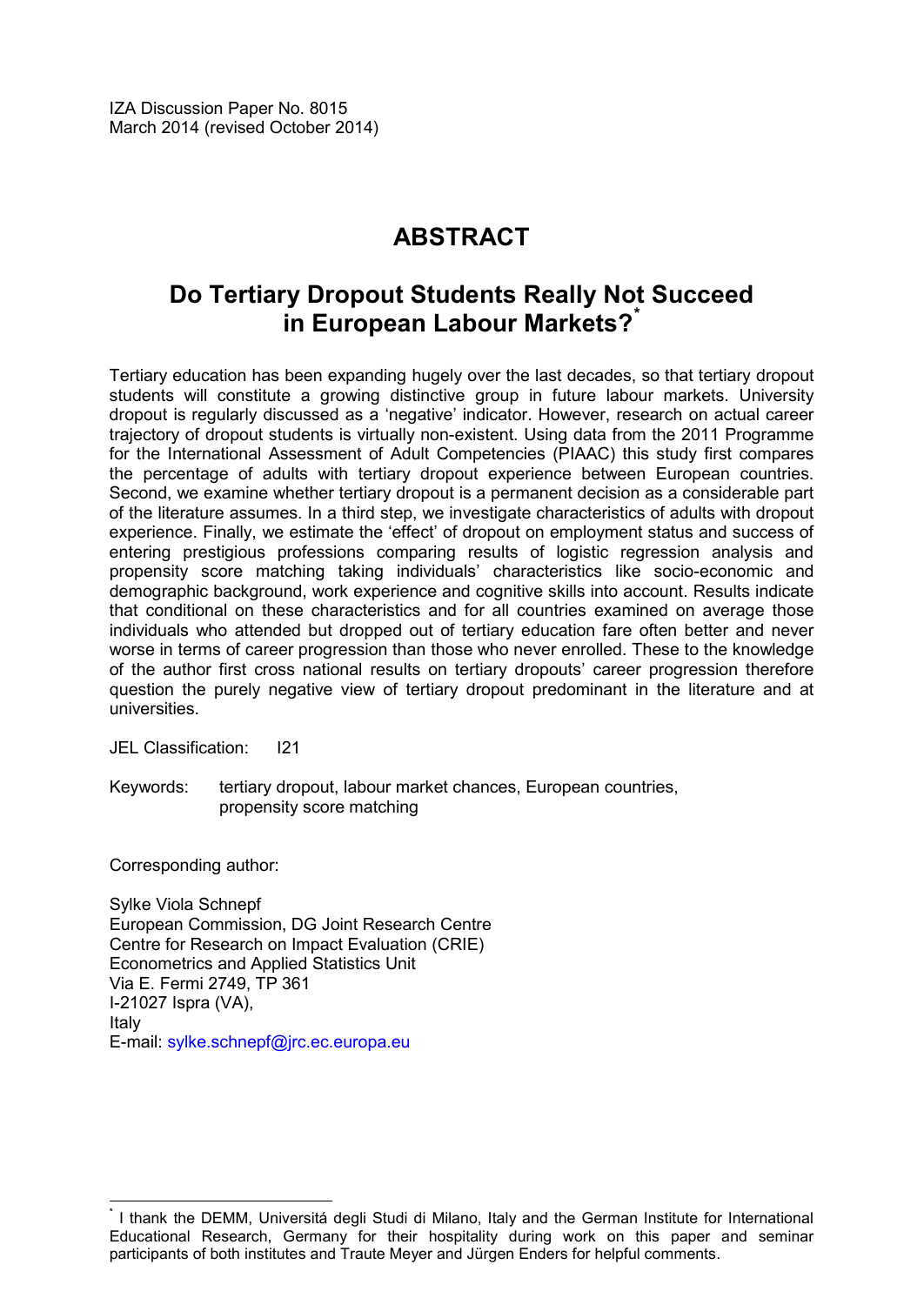#### **1 Introduction**

Around the world, tertiary education has been expanding hugely over the last decades (Schofer & Meyer 2005). Across OECD countries, enrolment increased by 25 percentage points between 1995 and 2009 (OECD 2013a). Therefore, tertiary dropout students are constituting a growing distinctive group in the labour market.

Higher entry rates into universities are leading to increasing costs of the tertiary education sector so that policy debate is increasingly evolving around issues of efficiency of the tertiary sector (OECD 2013a, Aubyn et al. 2009). While efficiency is difficult to measure, tertiary student dropout rates can serve as an indicator (OECD 2013a).

Besides the potential importance of dropout rates for efficiency rating of tertiary education, they have been discussed in literature focusing on patterns of educational inequalities. This research examining mainly single countries separately generally indicates that educational inequalities get reinforced during tertiary education, since parental background is often associated with tertiary drop out, in some countries even conditional on upper secondary school achievement (i.e. Powdthavee & Vignoles 2009 for the UK).

The discussions of dropout as efficiency measure and as a factor contributing to inequality share one assumption: tertiary dropout students do not benefit from tertiary enrolment. In economics, this assumption is associated with the so called credentialism theory. It stipulates that what matters in order to enter prestigious occupations is a graduation certificate. Credentialism is at odds with the human capital (Becker 1962) and signalling theory. Human capital theory is the backbone of the Mincer equation models (Mincer 1974) predicting that each year spent in education accumulates human capital and therefore increases returns to education independent of a successful graduation. Signalling can also be interpreted in the way that enrolment into tertiary education already constitutes a first positive signal for employers and therefore enhances labour market chances even without degree. (Arrow 1973, Matkovic and Kogan 2012).

Despite the importance of the growing phenomenon of tertiary dropout, literature examining this group of labour markets entrants and their career pathway is rare. Davies and Elias (2003) show that while tertiary dropouts have lower chances of employment than graduates, about half of them move into 'graduate-track' type occupations and earn similarly to graduates in the UK. Using data for the US, Flores-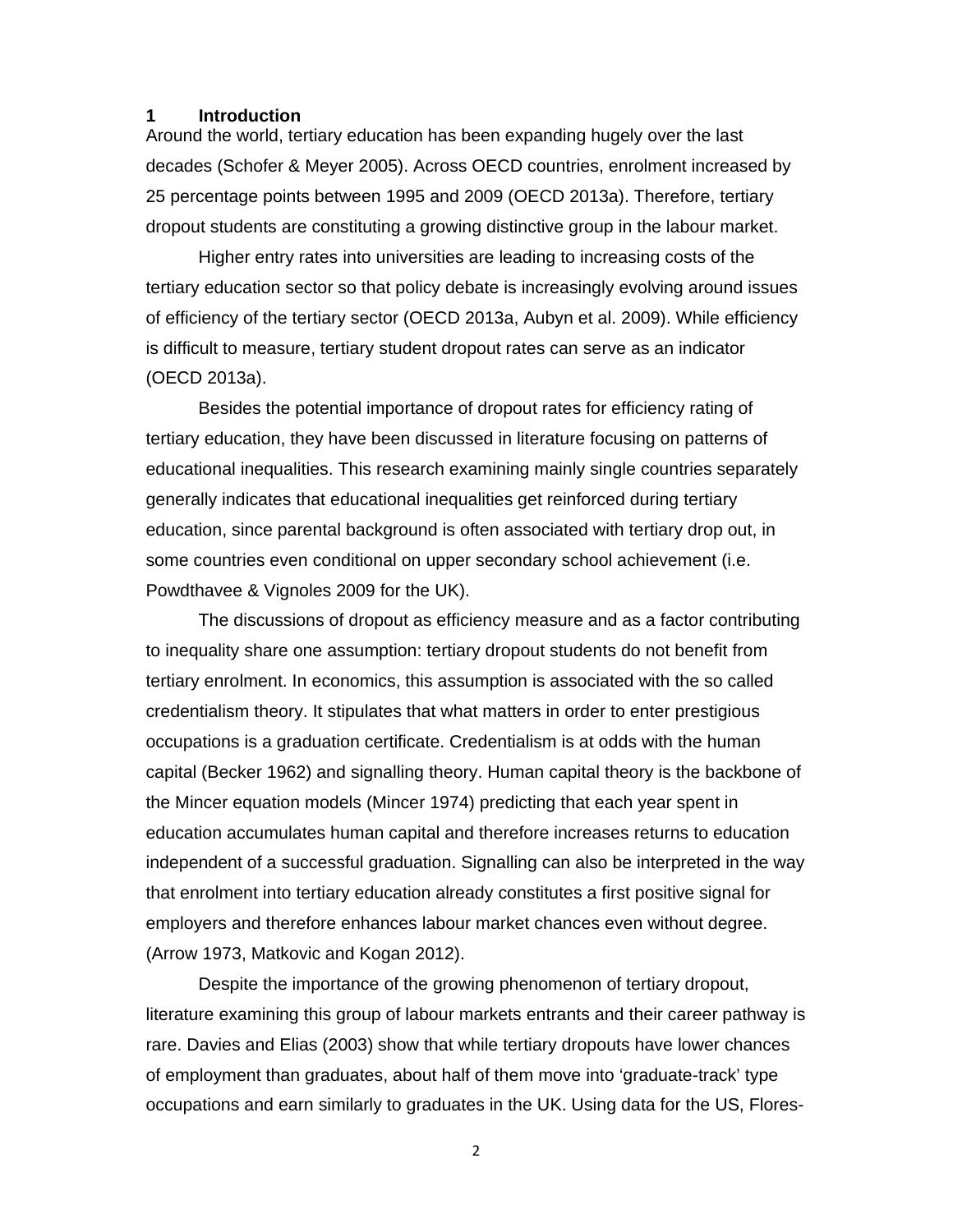Lagunes and Light (2007) conclude that years since highest grade completed have a higher effect on wages for non-graduates compared to graduates conditional on graduation. Matkovic and Kogan (2012) also reject the credentialism theory for Serbia by concluding that dropout is a better predictor of job entry than not starting tertiary education and time spend in tertiary education increases dropouts' employment choices.

This paper's main objective is to examine labour market success of adults having experienced tertiary education dropout. In contrast to existing literature generally focusing on country specific cohorts of tertiary education entrants, we examine tertiary dropout experience of adults aged 20 to 65 across EU countries.

Using data from the 2011 Programme for the International Assessment of Adult Competencies (PIAAC) this study first compares the percentage of tertiary dropouts across countries. Given the unusual dropout measure applied, PIAAC results are compared to figures published by the OECD.

Since most of existing studies assume that dropout decisions are permanent (Stratton et al. 2007), in a second step we examine whether this is true. In addition, descriptive analysis on gender, socio-economic background and cognitive skills by dropout status are provided.

Results indicate that across countries it is rather a common pattern that dropouts attain tertiary education later in their life. As a consequence, we split dropouts into two groups: dropouts with and dropouts without graduation. Dropouts with graduation are compared to tertiary educated and dropouts without graduation to individuals who did not enrol into tertiary education but were eligible due to having completed upper secondary education. These groups are compared in terms of their employment chances and professional positions attained within the labour market. Since dropout students are systematically selected on the basis of individual background and cognitive skills known to be also associated with labour market outcomes, we need to control for these variables to obtain a meaningful estimate of dropout 'effects'. We employ logistic regression analysis and propensity score matching and compare results between both methods.

The paper is structured as follows: Section 2 provides a literature review. Section 3 discusses the data and methodology used. In Section 4 we compare dropout rates between countries and measures. The focus of Section 5 is on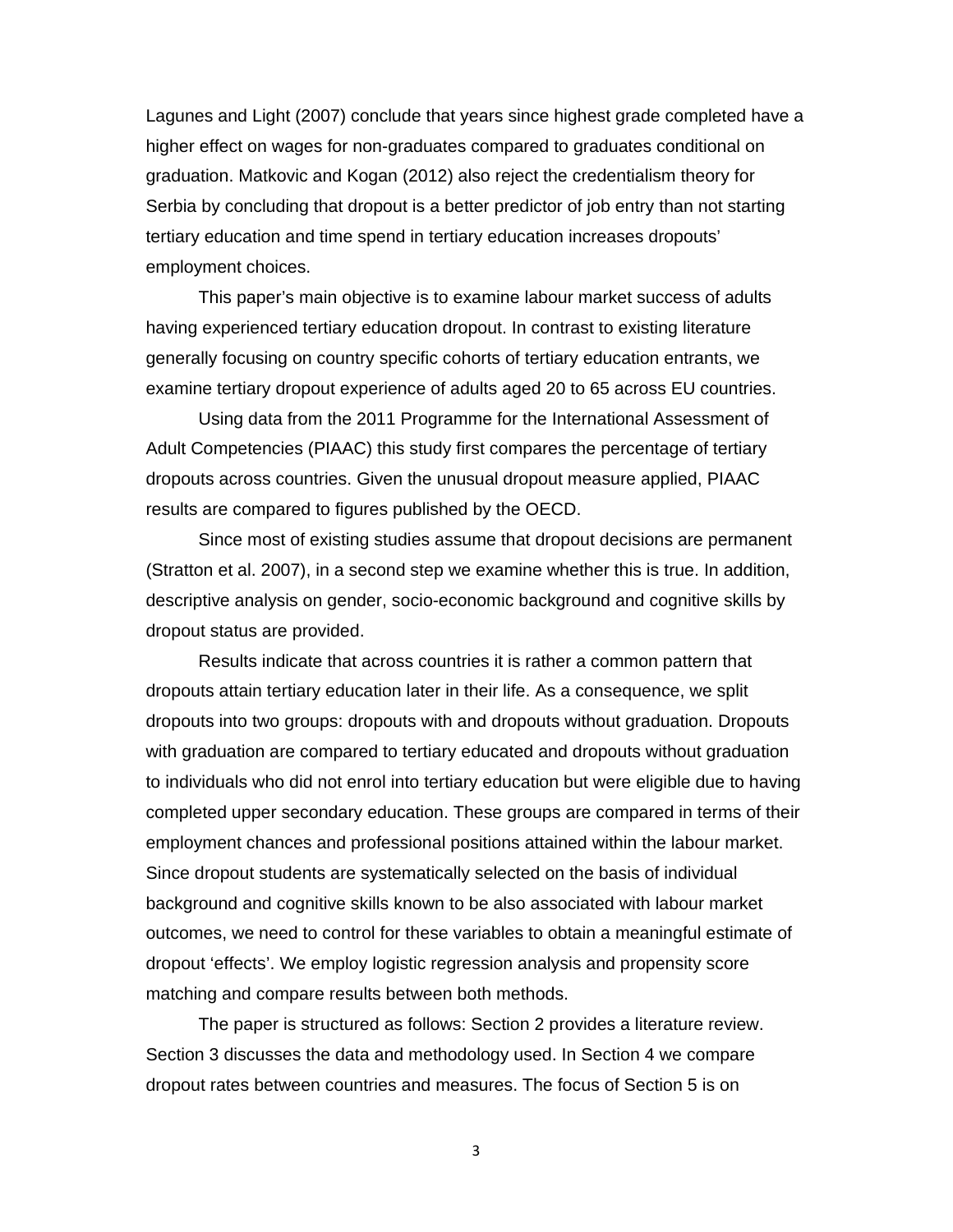characteristics of dropout students while Section 6 scrutinises on labour market success of adults with tertiary dropout experience and Section 7 concludes.

#### **2 Literature review**

Dropout is generally<sup>1</sup> discussed as sub-optima outcome at three levels, the society, the tertiary education systems where the dropout took place and the individual level. Within the society attrition is discussed to bear a negative connotation due to a waste of educational resources which coincides with the notion of dropout being a sign of tertiary education inefficiency (Aubyn et al. 2009, OECD 2013a). At university level some countries like the UK implemented a performance based rating of tertiary education, so that high dropout rates are penalised. For the individual, dropout often might be interpreted as individual failure and waste of resources.

Literature stating that withdrawal patterns reinforce educational inequalities equally assumes no gain through enrolment. These studies generally employ longitudinal data of student cohorts over a short time window to examine dropout decision. Thereby, it is generally assumed that dropout decisions are permanent even though this is not tested for (Stratton et al. 2007).

This purely negative view of tertiary dropout is surprising, given that there is only very limited literature available (Stratton at al 2007, Matkovic and Kogan 2012) on the relationship of tertiary dropout and labour market success.

From a theoretical point of view, individuals' reasons for dropout decisions are likely to be related to their future labour market chances especially if labour market institutions, education systems and student characteristics are considered, which are the main factors<sup>2</sup> regularly associated with dropout.

In a cross-national context differences in labour market flexibility and education systems are likely to impact on dropouts' career pathways. Focusing on labour market regulations, mechanisms for dropouts' entry into employment might be quite different to mechanisms for their career development. Applying the

 $1$  Manski (1989) discusses dropout as a neutral result of a natural experiment.

 $2$  Educational institutions are a third main reason discussed for dropout decision but not primarily important for the discussion of labour market success. If students' expectations are poorly matched by the institution and social integration within universities is weak students drop out (Tinto 1975). The focus on the importance of institutions for withdrawal has been developed further by examining the impact of peers (Johnes & Nabb 2004) and available resources within the institute (Bound and Turner 2007).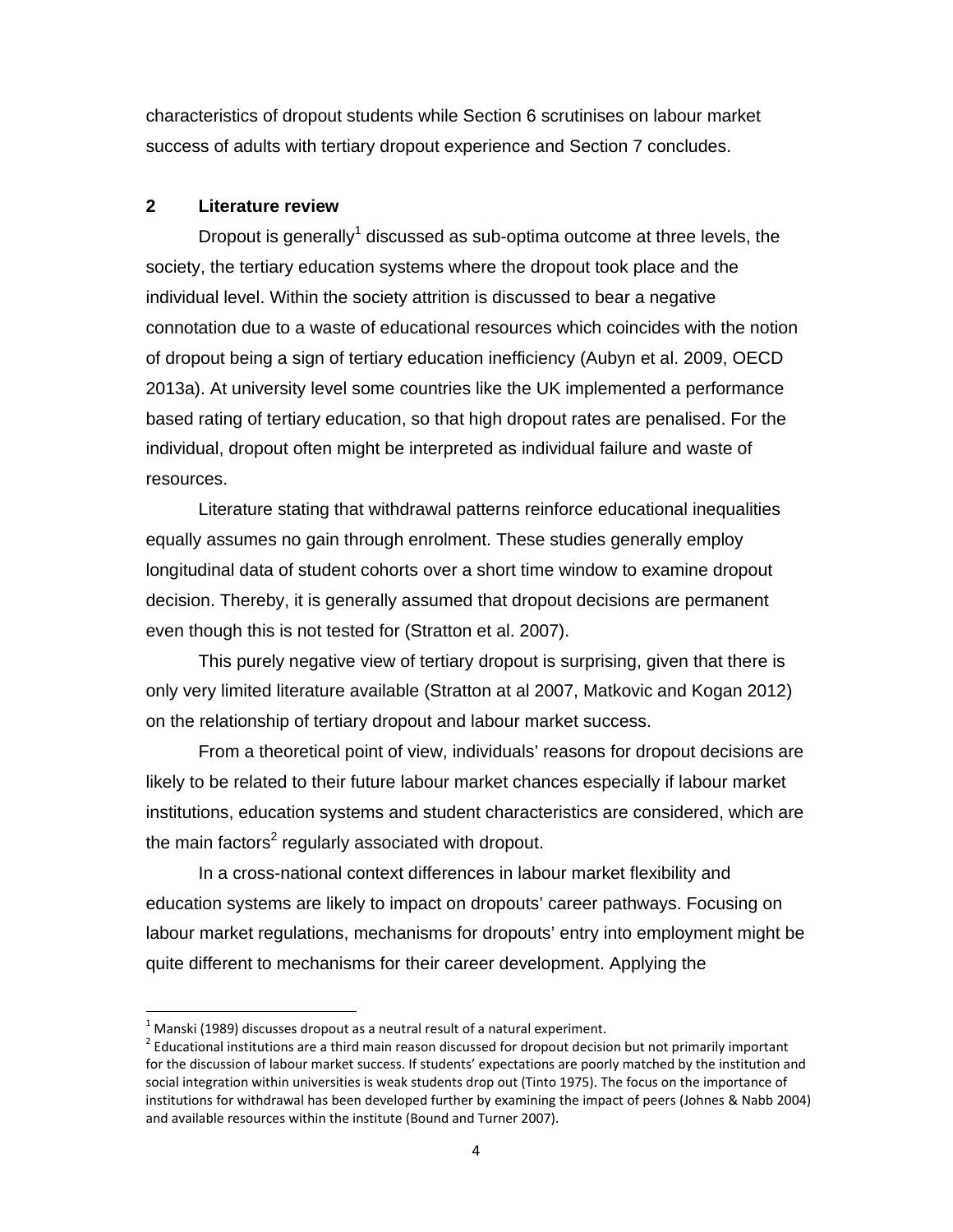'credentialist model' only an attained degree matters for a successful entry in the labour market; years of schooling are not important. This theory cannot predict career progression and is best placed in an 'occupational labour market' that is highly regulated by matching jobs with educational credentials. (Brown 2001) In such a labour market setting, dropouts would not be in an advantage to individuals eligible for but never having attended tertiary education. In contrast, the signalling theory can be attributed to internal labour markets in which once inside the firm promotions to higher level jobs can be achieved by on the job training. Assuming university entry as a 'signal' dropouts would again fare better access to work than equally educated counterparts (Matkovic and Kogan 2012) while it is not quite clear whether signalling helps in terms of career progression. The human capital theory stipulates that every year in education contributes to a gain in labour market chances for both, entry and promotion. Given this theory dropouts would fare better than upper secondary educated adults depending on how long they stayed at university. Matkovic and Kogan (2012) attribute this theory to flexible labour markets where job matching is determined purely by market mechanisms.

Besides focusing on the labour market, also the upper secondary education system might be of importance for explaining dropouts' chances compared to those of upper secondary educated. In the past it has been hypothesised, that the more vocational the school education system is, the lower is the value of vocational education and consequently the lower the chance to reach professional positions for upper secondary educated school leavers (Wolbers 2007). We could therefore assume that tertiary dropouts have an advantage to other upper secondary educated in countries where school-based vocational pathways are common.

In the light of the labour market and education system structures and their impact on dropouts' career chances, the common negative interpretation of tertiary dropout is likely to occur only in occupational labour markets where credentials of a graduation certificate alone give access to professional jobs. However, the limited literature available on career pathways of tertiary dropouts generally indicates that tertiary dropouts do gain to some extent from university enrolment (Davies and Elias (2003) for the UK, Flores-Lagunes and Light (2007) for US, Matkovic and Kogan (2012) for Croatia and Serbia).

This study therefore examines whether dropouts indeed do not benefit from tertiary enrolment in terms of their career pathways in European labour markets. We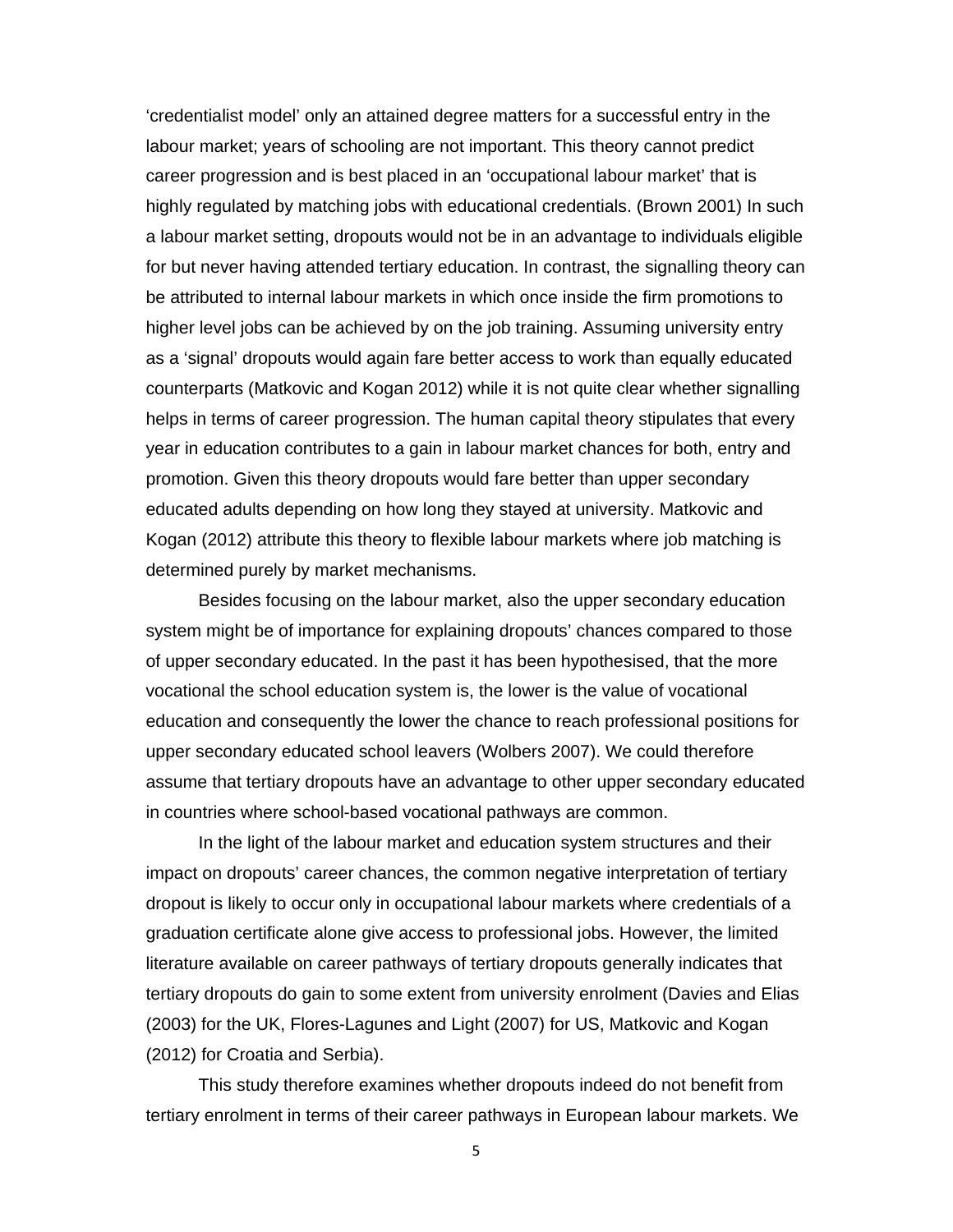thereby try to investigate whether *common country patterns* exist in terms of dropouts' employment chances and access to professional careers. It is beyond the aim of this study to *explain* country differences in mechanisms driving the results since this would need to discuss in-depth each country's labour market institution in terms of flexibility and its interplay with the educational system.

While descriptive results will be presented, the study design must control for skills and socio-economic background which are associated with labour market success (Buchner et al. 2012) as well as with dropout decision:  $3$  retention literature reveals a negative association of ability (i.e. Araque et al. 2009, Smith & Naylor 2001, Montmarquette et al. 2001, Stinebricknen & Stinebrickner 2013, Powdthavee & Vignoles 2009)<sup>4</sup> and socio-economic background (Cingano and Cipollone 2007,Jones & McNabb 2004, Smith & Naylor 2001, Powdthavee & Vignoles 2009) with tertiary withdrawal rate.

#### **3 Data and methodology**

#### *Data*

PIAAC<sup>5</sup> was organised by the OECD in 2011 measuring adults' development and use of cognitive literacy, numeracy and problem solving skills in 26 countries. The survey covers a variety of characteristics related to skills, like for example formal education, work experience, employment and professional status as well as dropout from formal education and other background variables like gender, family structure and socio-economic status. While the survey organisers had cognitive skills as outcome variable in their mind, future researchers will as well be tempted to use skills as an explanatory variable (in line with this paper). A general problem of this approach relates to the direction of the impact of skill formation on the dependent variable. In this paper we use cognitive skills as a proxy for ability relevant to labour market success and condition on skills for examining dropouts' professional

 $3$  Bennett (2003) discusses self-reported financial hardship in the UK as driving factor for university attrition. In addition, dropout differs by subject area studied (Heublein et al. 2012, Stinebricken & Stinebricken 2013).<br><sup>4</sup> However, Johnes and McNabb (2004) discuss that peer effects are important in the UK by presenting results

indicating that academically able males enrolled in a program with low ability peers are more likely to dropout.<br><sup>5</sup> PIAAC is the successor of the International Adult Literacy Survey (IALS) and the Adult Literacy and Lifes Survey (ALL); however in contrast to previous studies its country cover is considerably higher, data are

collected during the same time interval to ensure comparability, and more background information are available as well as different skill measures were used.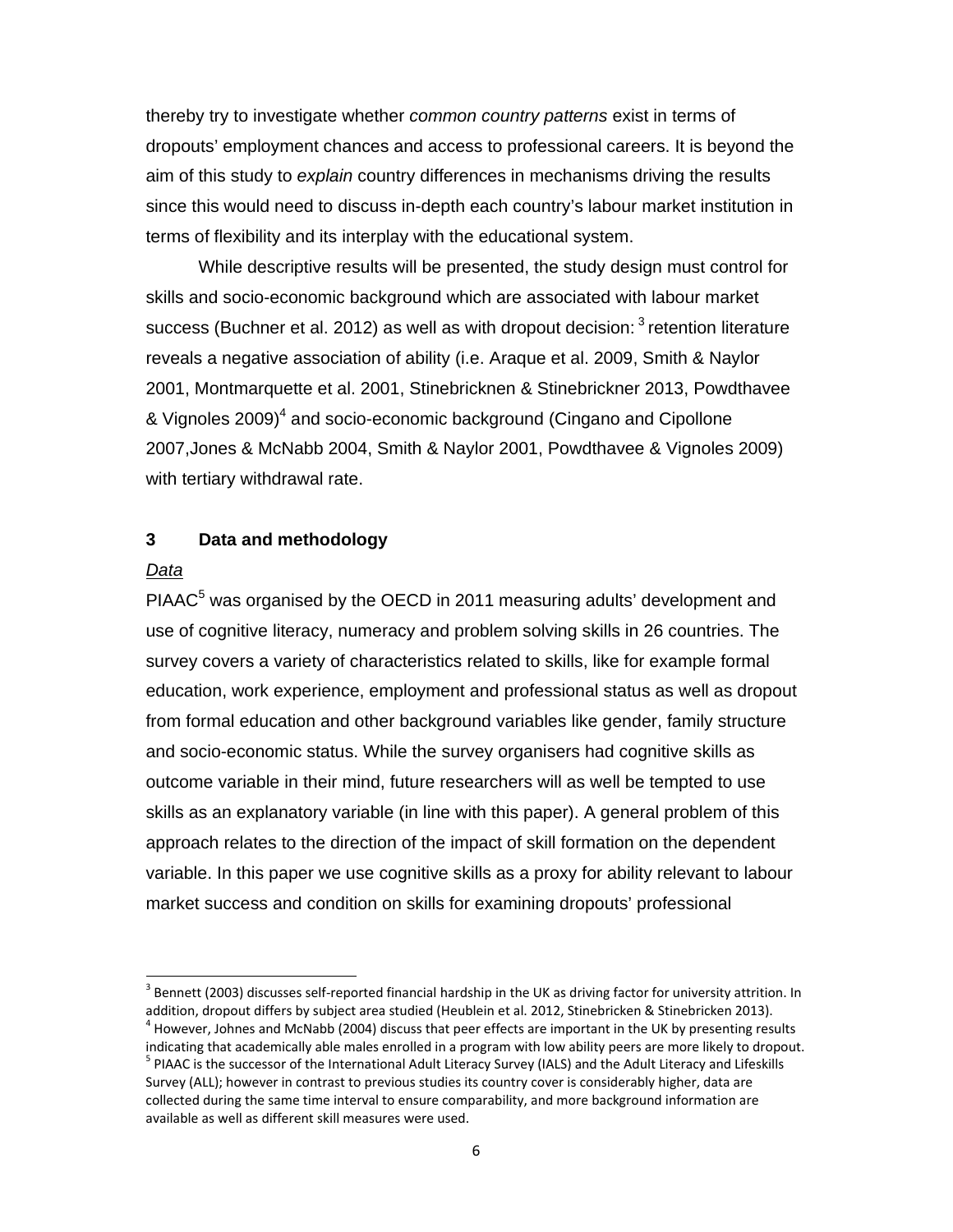progression. Nevertheless, it is equally likely that professional success increases skill levels.

The OECD uses different strategies for the questionnaire design aiming at making survey instruments comparable (see OECD 2013b).<sup>6</sup> Country survey organisers decided about the sample design which included single stage (for those countries having national population registries as sampling frames) to multistage designs. Cognitive kill questions were administered via computer under supervision of the interviewer and background information was collected via computer-assisted personal interviewing (CAPI). Response rates to the survey were below 50 per cent in Sweden (45 per cent) and Spain (48 percent) and below 60 per cent in the Netherlands (51 per cent), Italy (56 per cent), Poland (56 per cent) and England (59 per cent). Ireland had a comparatively high response rate with 72 per cent. Survey weights are provided and aim at adjusting for non-response and coverage bias. Results for Belgium refer to the Flemish speaking part and results for the UK to England and Northern Ireland only.

#### *Definition of tertiary dropout*

Retention and dropout studies examining characteristics of students withdrawing form tertiary education are employing cross-sectional or panel data and focus on two time points: entry to tertiary studies and 'i' years after entry. This coincides with the definition used by OECD (2013a).

Completion rate C is defined as number of students having graduated successfully at time point *x+i* expressed as percentage of students who enrolled in year *x*. As a consequence, completion rates are highly sensitive to the choice of '*i*'. The OECD defines '*i*' as the number of full-time study years required completing a degree in the country being under investigation. The dropout rate is the difference between 1 and the completion rate.

Individuals not completing within the years required and students having left tertiary education are equally counted as dropouts (DO). This measure is problematic since students interrupting their studies, students never having intended to complete a degree and part-time students are generally count as dropouts. For different countries, study interruption, so-called 'no-shows' and part-time study as

 $<sup>6</sup>$  For more details on the survey implementation and any other technical information see OECD 2013b.</sup>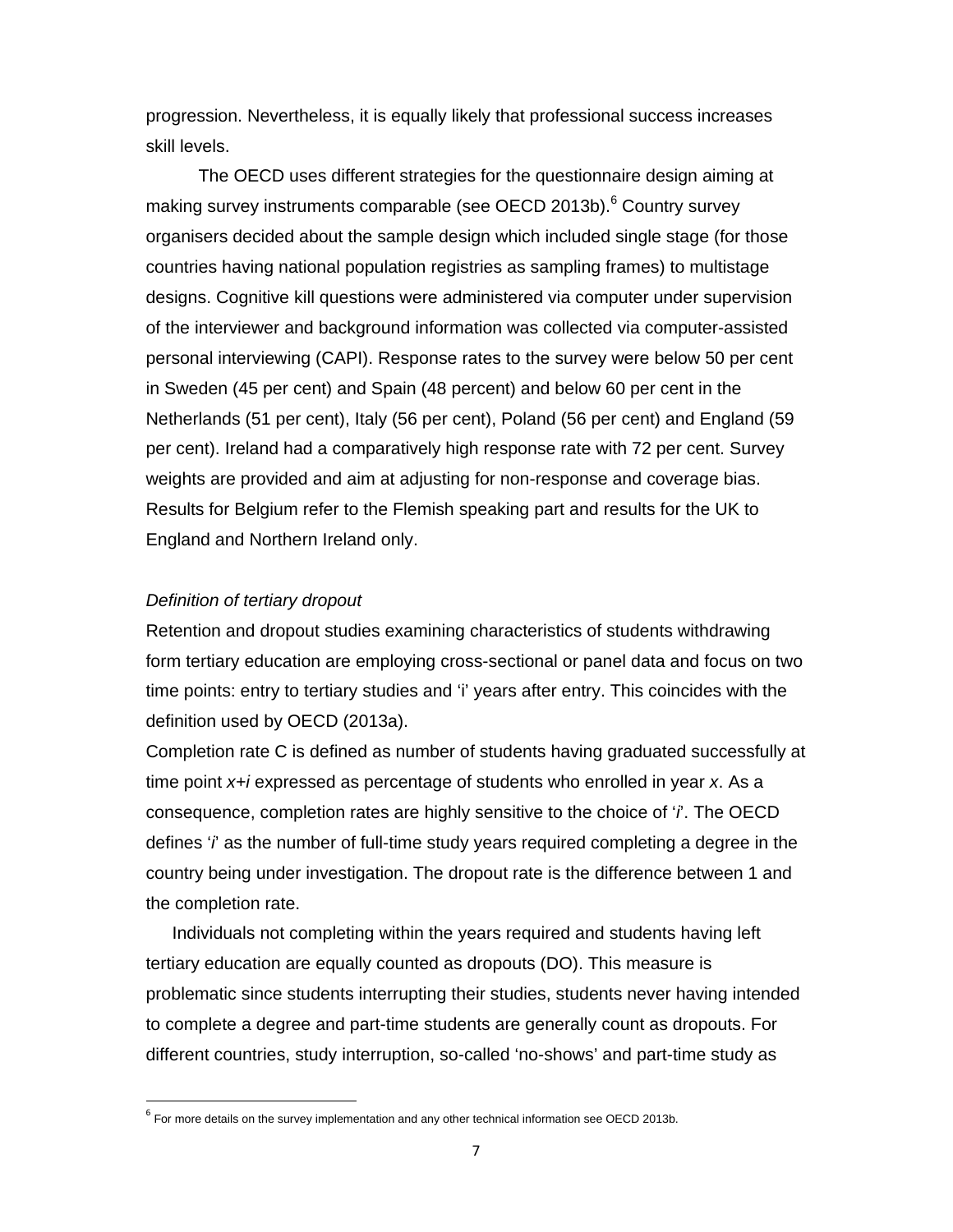well as prolonged study beyond the years required for completing a degree varies. This questions cross-national comparability of the data using a small country specific 'i'. For the calculation of OECD dropout rates cross-sectional instead of longitudinal data are employed for some countries. This method assumes constant student flows for year x and year x+i, which might be problematic especially in times of education reform and economic recession.*<sup>7</sup>*

 In contrast, this paper focuses on the experience of tertiary education dropout among adults aged 25 to 64. Tertiary dropout rates can be derived from two questions asked at the beginning of the PIAAC questionnaire to those respondents who report not being studying for any kind of formal qualification during the time of the interview:

### *'Did you ever start studying for any formal qualification, but leave before completing it?'*

Interviewer instructions state: *'This question refers to programmes as a whole (for example a bachelors programme at university). 2. If the respondent had a temporary break, but continued the programme later, this should not be counted as 'leaving before completing'.8*

Individuals answering yes were then asked:

*'What was the level of the qualification you started studying for? If there was more than one, please report the one with the highest level.'* (OECD 2013c) In order to be able to compare national programs in terms of qualification level, national educational attainment information is coded into categories of the International Standard Classification of Education 1997 (ISCED-97, for how national educational programmes are classified, see OECD 1999). ISCED levels 5a, 5b and 6 cover tertiary education. ISCED 5a and 6 refer to Bachelor, Master and PhD programmes and therefore to the more classical university education. ISCED 5b programmes are shorter, provide less theoretical foundations and prepare for skills needed for entry into specific professions in the labour market.

While this self-reported dropout statement might be subject to measurement error (for example, it is left to the respondent to decide whether change of the subject of the program should count as withdrawal or not), in contrast to the OECD measure

 $<sup>7</sup>$  I.e. using OECD (2013), dropout rates for countries Belgium, Denmark, Finland, France, Netherlands, Norway</sup> and Sweden are based on longitudinal data, but for countries Czech Republic, Poland, Slovak Republic and United Kingdom only on cross-sectional data.<br><sup>8</sup> This question is asked *after* the question on highest qualification obtained.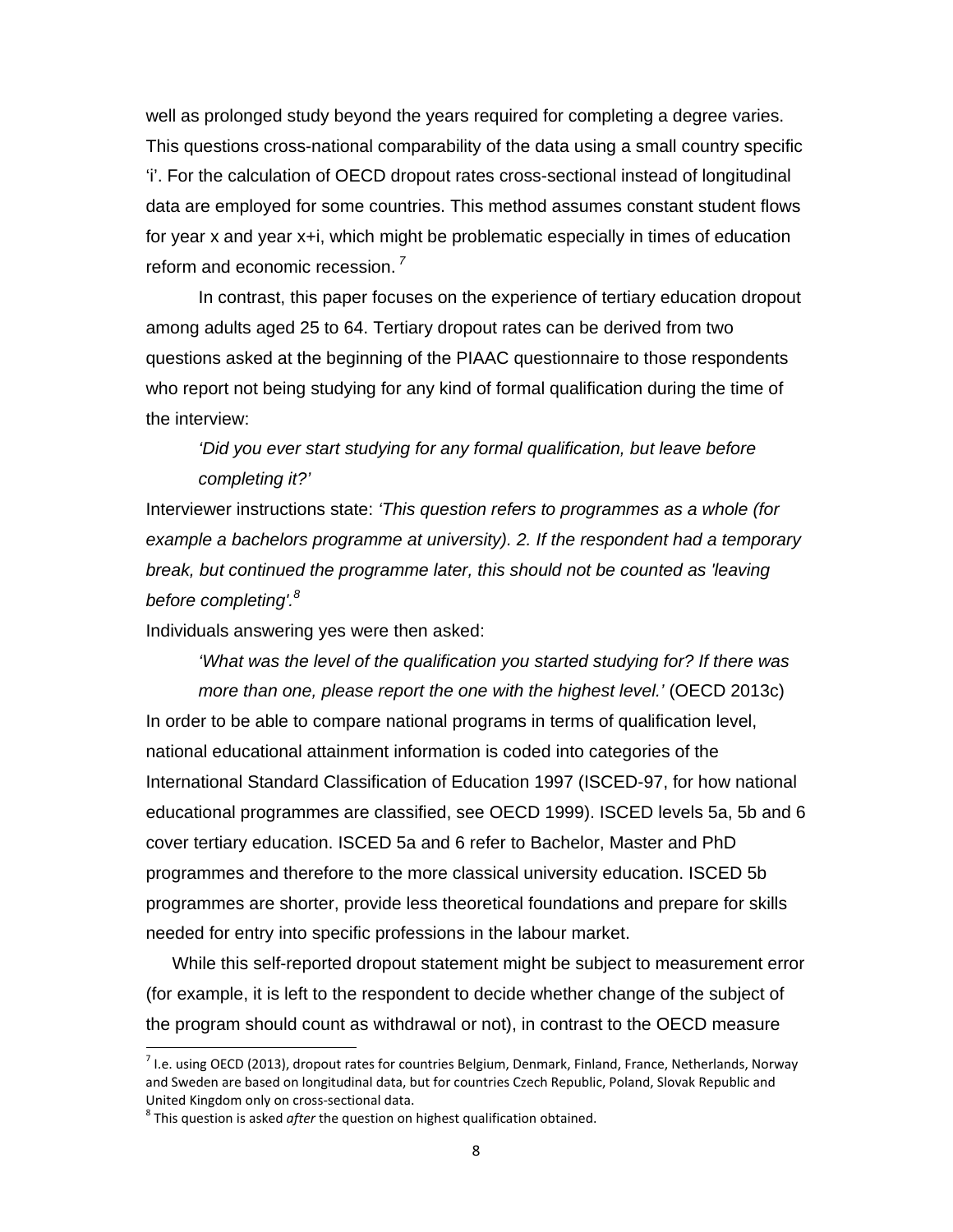part-time students, students interrupting their studies, students studying longer and students not having enrolled to complete a degree will not be counted wrongly as dropouts.

For the purpose of the following study an adult with tertiary dropout experience is defined to be anyone with at least upper secondary education who is not in formal education during the interview and reports having dropped out of tertiary education (ISCED 5a, 5b or 6). Individuals who report having dropped out of tertiary education *after* having already completed tertiary studies are not counted as dropouts since the focus of this paper is on initial dropout.<sup>9</sup> Adults with tertiary dropout experience can hold upper secondary education but also tertiary education in case they re-enrolled into tertiary education after tertiary dropout and completed their studies.

We restrict our sample to adults aged 25 to 64 who are currently not in education and have attained at least upper secondary education. Individuals who have completed their highest education in another country are not included in the analysis. Taking these exclusions into account sample sizes range from 2,200 in Spain to 5,600 in UK. Given that on average only 14 per cent of upper secondary educated and 8 per cent of tertiary educated report tertiary dropout (see Table 1), sample sizes are too small to be able to estimate subgroups within the drop-out sample.

Item non-response for the variables used in our models is generally negligible. Complex sample design is taken into account for the calculation of standard errors for regression results. Bootstrapping with 500 replications is used to estimate standard errors for results of propensity score matching.

#### *Methodology*

We measure the 'effect' of tertiary dropout on labour market chances, defining labour market success with two binary variables: first, a variable called 'employed' that is equal to 1 if the person is employed and 0 if the person is unemployed or economically inactive. Second we employ a variable called 'manager' which applies only to the subset of individuals currently employed. Individuals working as

 $9$  Surprisingly, on average across countries as many as one third of adults who hold tertiary education and who report tertiary dropout terminated their tertiary studies *after* already having achieved previously a tertiary degree. The predominant part of those terminated a tertiary study at the same or a lower level than the tertiary degree they had previously obtained. This shows that the group of tertiary educated with drop out experience is very heterogeneous, which further justifies the focus on only those tertiary educated who received their tertiary degree after their dropout experience.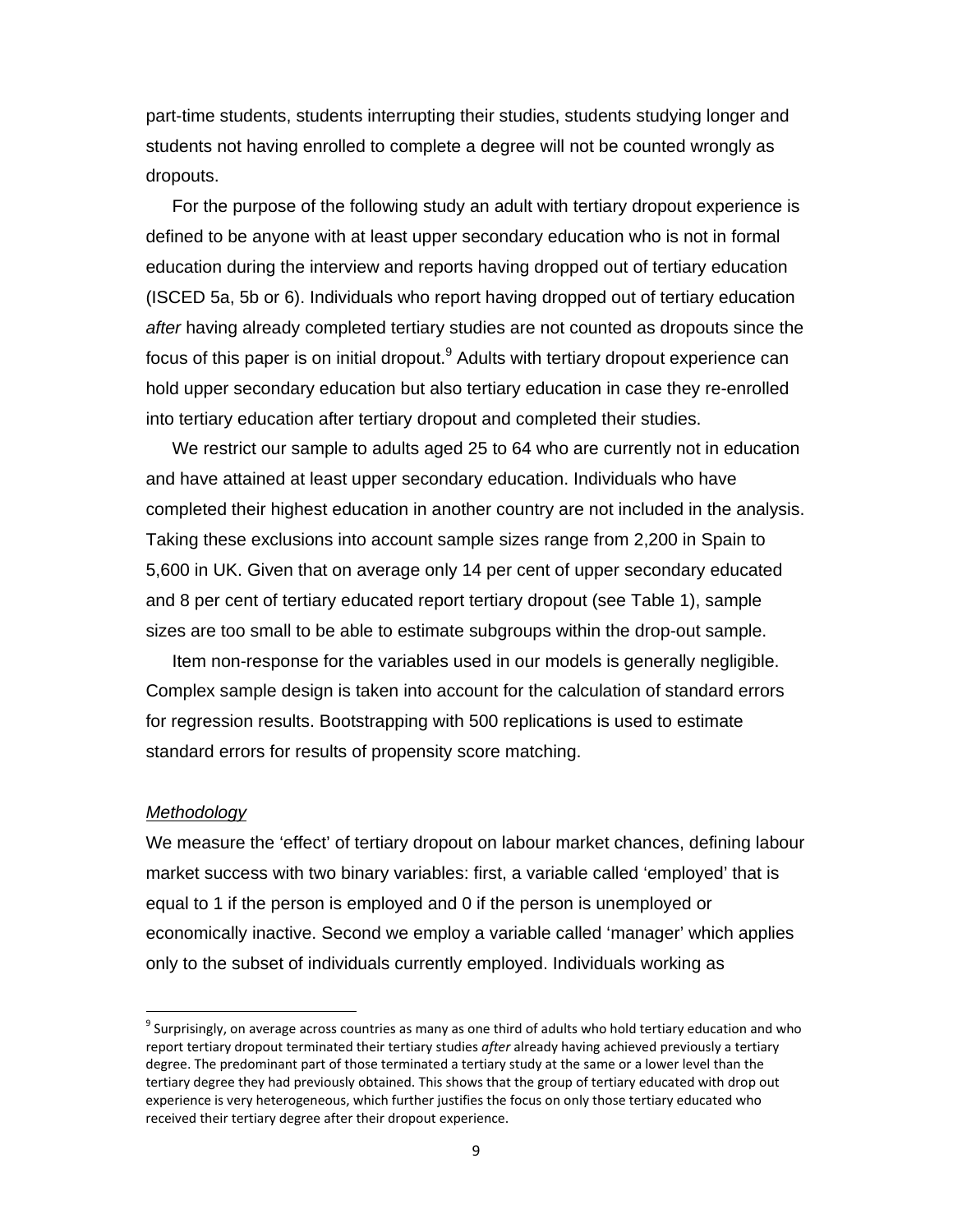managers or professionals (International Standard Classification of Occuptions 2008: first two categories) are coded as 1 and other individuals 0. We assume that upper secondary education is the entry qualification for tertiary education.

We use two methodologies for estimating the counterfactual effect: regression analysis and propensity score matching (PSM). Both methods rely on the assumption, that all relevant differences between adults with and without tertiary dropout experience can be captured with observable variables covered in the data set. The PIAAC data set contains a rich set of covariates, given that it includes information on cognitive skills, socio-economic, demographic background and education, which, as discussed above, are important determinants of dropout but also of labour market success. Nevertheless, even with a rich set of controls we cannot discard the possibility of an impact of unobservables, which would lead to a bias of our estimated effect.

 Assumptions of the regression analysis for retrieving the counterfactual estimate are more restrictive than those for PSM, given that a linear effect on potential outcomes and common support, an availability of possible combinations of covariates similar to both dropout and other adults, is supposed. We present logistic regression results for coefficients of two explanatory binary variables, dropout with tertiary education and dropout with upper secondary education, for both outcome variables conditioning on a rich set of covariates covering socio-economic background, cognitive skills and work experience.

In contrast, PSM matches those adults with dropout experience to similar adults without dropout experience based on a propensity score. In detail, we apply matching for tertiary and upper secondary educated separately. For both groups, we calculate propensity scores of being a tertiary dropout using probit regression and conditioning on the same rich set of covariates used in the regression design. We then match adults with dropout experience with other adults on basis of their propensity score using nearest neighbour matching with replacement and a caliper and kernel matching thereby excluding off-support individuals. The estimated 'effect' of dropout is then the difference in the outcome measure between both groups. As a consequence, PSM is non-parametric and therefore relaxes the linearity assumption as well as common support is taken into account. Given that it compares dropouts with matched other adults, it measures the so-called 'average treatment effect of the treated' (ATT): i.e. how does dropout experience change labour market chances of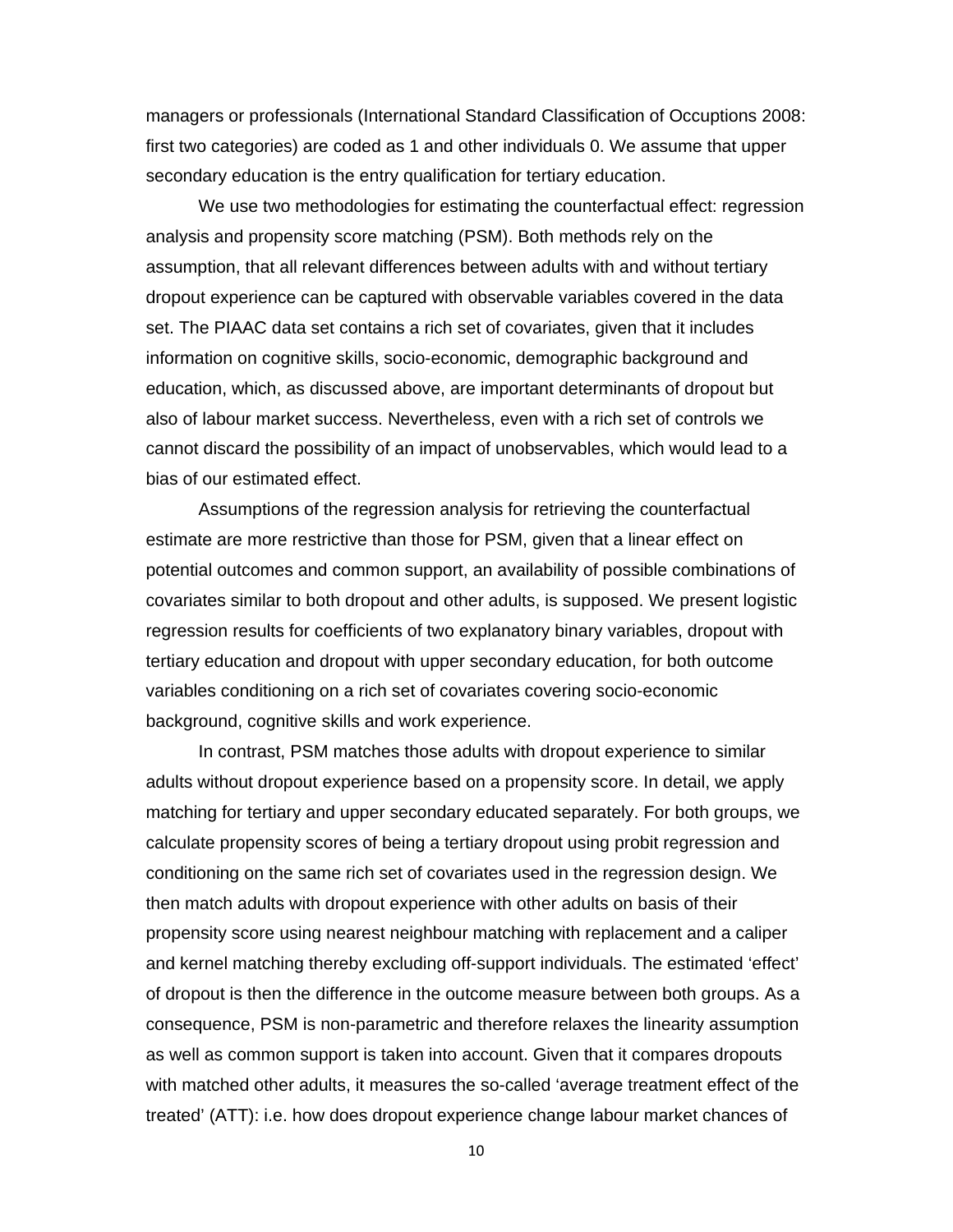dropouts compared to what they would have experienced had they not dropped out.10

#### **4 How do dropout rates compare between countries?**

Table 1 provides self-reported tertiary dropout rates by education level of education and country. As a reminder, the percentage derives from expressing the number of individuals reporting dropout experience as a share of the total number of adults who enrolled in tertiary education. The variation between countries is huge. In Italy, every third adult who enrolled in tertiary education dropped out compared to just every sixth adult in Germany and the UK. Countries like Poland, Sweden and Ireland meet the country average with every fifth person having dropped out of tertiary education.

How does this self-reported PIAAC measure compare to the OECD measure described above? Figure 1 provides a scatter plot of both measures for 15 countries covered in both sources. It is important to bear in mind that the dropout estimate used in this paper spans over experience during adults' lifetime compared to the OECD estimate of student non-completion within a small number of years after tertiary education enrolment. As a result, it might therefore surprise that for almost half of our countries the rank order and size of measure are fairly similar (France, Denmark, Finland, Belgium, Czech Republic, Spain and the Netherlands). However, the correlation coefficient between measures is zero if the OECD countries Korea and Japan are not taken into account and increases to 0.41 with these two countries.

The OECD measure itself changes for some countries considerably between years<sup>11</sup>. I.e. in the 2013 OECD report the UK measure is 7 percentage points (20 per cent) lower than in the 2010 report while for the Slovak Republic it increased by 8 percentage points. For both countries, cross-sectional data were used.

Figure 1 shows that 11 out of the 15 countries are positioned below the diagonal line, indicating that the OECD dropout estimate is greater than the PIAAC measure. This is not surprising given that the OECD estimate counts all those students as dropouts who did not complete within a short time interval '*i*'. Sweden is the most notable example; for this country the OECD report (2013) states that tertiary students who do not intend to graduate are counted as dropouts.

 $^{10}$  In contrast, the average treatment effect (ATE) is an average partial effect for a binary variable for a randomly drawn person from the *population*.<br><sup>11</sup> OECD tertiary dropout rates for the 16 countries covered in both Education at a Glance reports (2010 and

<sup>2013)</sup> are correlated with 0.93.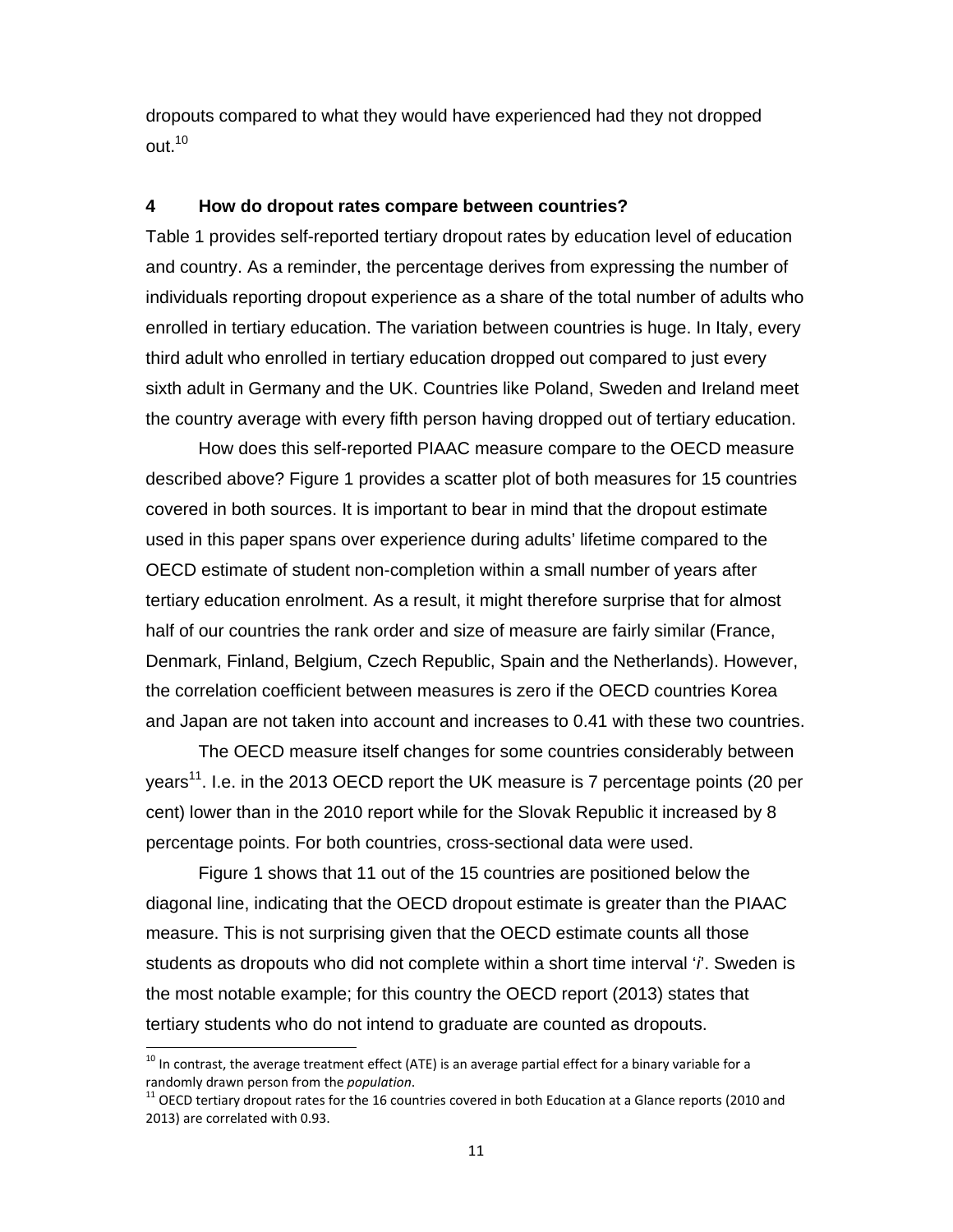It is a common feature of most research on tertiary dropout students to investigate dropout behaviour only to the time point the student actually drops out: the predominant part of research does not examine whether tertiary dropout students re-enter tertiary education and complete a degree. This is very different to research on school attainment studies, where generally dropout students are defined as only those who did not postpone completion of their school degree but permanently decided to drop out.

For judging about the efficiency of the tertiary system as well as on reinforcement of educational inequalities, there is a clear rational to define also tertiary dropout only on the basis of permanent dropout. How does the country ranking discussed above change with this definition?

There are several interesting results to note. First, on average across all countries, 38 per cent of tertiary dropouts attain a tertiary education degree (last column in Table 1, weighted by countries). This goes in line with Stratton et al. (2007) who show that 40 % of all first year attrition is temporary in the US. For many adults tertiary dropout is therefore *not* a permanent decision. While on average across countries 22 per cent of adults experienced drop out, only 14 per cent of adults did so without having completed a degree.

Remarkable is the huge variation of the percentage of dropouts completing tertiary education ranging from just 6 per cent in Italy to 58 per cent in Denmark and Sweden (last column of Table 1). If countries were to be reordered on dropout of upper secondary educated only, Scandinavian countries would improve their ranking considerably. These results indicate that it is sensible to differentiate between tertiary and upper secondary educated dropouts which will be done in the remainder of the paper.

While this paper does not aim at explaining high tertiary dropout figures there are several explanations that could be employed depending on how countries tertiary education systems and labour markets are classified.

A differentiation of countries by the extent of *fees* students need to pay for entry into tertiary education has shown not to be helpful in explaining dropout figures (OECD 2013a).

It could be argued that education systems are more efficient if they have high student intake, so that dropout rates become smaller. At the same time, those countries with higher university admission deal on average also with students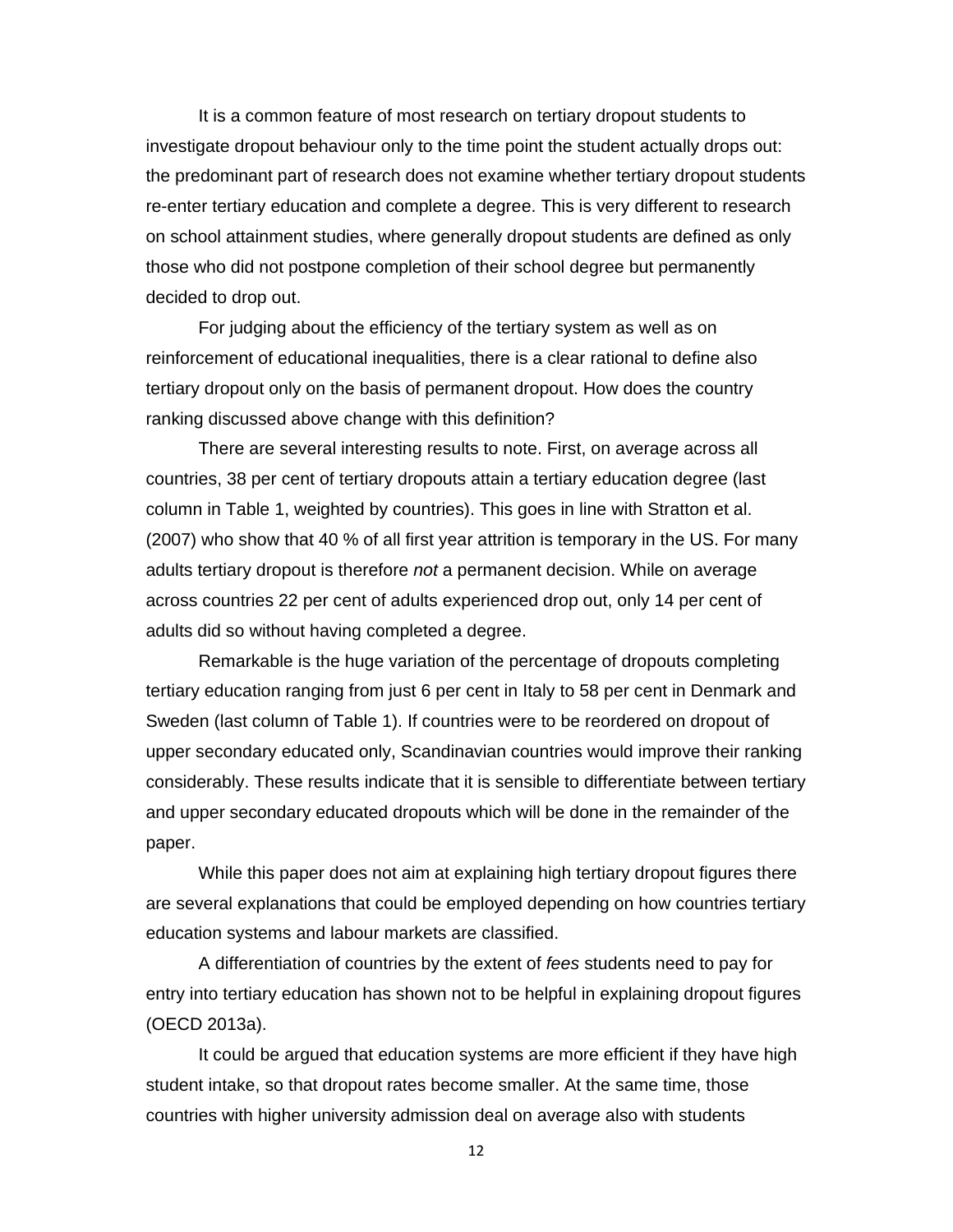coming from higher parental background compared to countries with low tertiary completion. Since at the individual level higher parental background is associated with lower student drop we might assume so similarly at the macro level of countries: the higher tertiary completion in a country, the higher students' background and the hence the lower a countries student dropout. However, while Figure 2 indicates a negative correlation (-0.54) between per cent of the population having attained tertiary education and student drop out this correlation coefficient is mainly determined by the position of Italy and the Czech Republic.

Another classification of education systems could be on the basis of how flexible entry and exit into tertiary education is. The decision of withdrawal from tertiary education is easier, if re-entry is possible. A proxy for flexibility could be the per cent of tertiary dropouts who complete their degree after having dropped out. However, Figure 3 shows that any possible association between percentage of dropout students and the per cent among those who later on in their life re-enter and attain tertiary education is due to the outlier position of Italy.

Most successful in explaining variation between countries regarding dropout rate might be differences in admission policies. In some European Countries like Italy, Netherlands and Belgium a school leaving certificate is generally sufficient for being admitted to study at university (NCIHE 1997). The student population within these countries includes a spectrum of high and low ability students. This is quite different to the UK which has a highly selective system with fixed quotas and varying admission policies based on achievement for different courses. Given that upper secondary school achievement is highly correlated with university dropout, dropout rates are lower in countries that use a numerus clausus system of ability selectivity.

Small sample sizes of dropouts make it difficult to separate out different cohorts; however it is possible to divide the sample into two age groups: 25 to 44 and 45 to 64 year olds. Figure 4 sorts countries by changes in dropout rates over time. In seven out of 15 countries differences for both age groups are significant. In Italy, Denmark and Spain dropout decreased for the younger age cohort while it increased in the Czech Republic, Belgium, Finland and Norway. In most other countries changes in dropout rates are relatively small in size.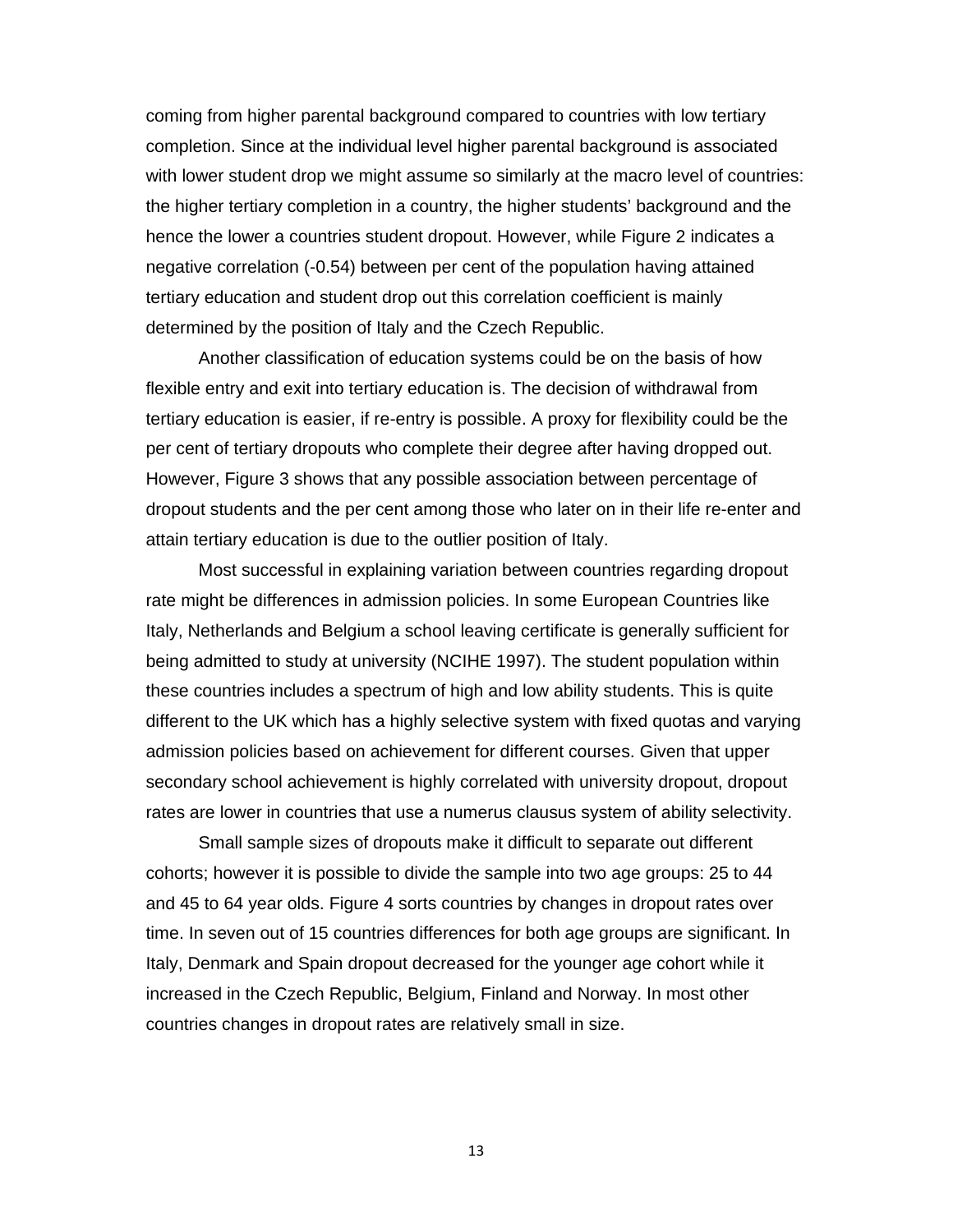#### **5 Who are dropout students?**

Given that girls' upper secondary educational achievement is generally higher than that of boys and that literature stipulates an existing correlation of ability with university drop out, it is not surprising that more men than women drop out of tertiary education. Indeed, OECD (2008) discusses the pattern of increasingly higher female tertiary completion rates even though gender differences vary by subject area studied. However, the consistency of this gender pattern in dropout rates across countries and the extent is astonishing. Table 2 shows that in Poland almost twice as many men than women withdraw from tertiary education. About a third more men than women drop out in the Scandinavian countries Finland, Norway, Sweden and Denmark. In nine out of the 15 countries, dropout rates for men are at least 5 percentage points higher than that of women.

Besides gender, socio-economic background is associated with tertiary dropout. PIAAC information on adults' family background is mainly limited to parental education.<sup>12</sup> Table 3 provides the share of individuals having at least one parent with tertiary education by education and dropout status. For example, among tertiary educated 68 per cent of dropouts but only 50 per cent of non-dropouts have at least one parent with a tertiary degree in Germany. Percentage points are printed bold if differences between equally educated dropouts and counterparts are significant at the 1 per cent level. Not surprisingly, upper secondary educated dropouts have a higher parental background in 14 out of 15 countries, which reflects the self-selection of individuals into tertiary education. Surprising however is that tertiary educated dropouts have a higher socio-economic background in 8 countries compared to equally educated. Given that dropouts generally have lower socio-economic background than other individuals attending tertiary education, this results shows that only those dropouts manage to reenrol and complete who have the most advantageous background within the group of individuals having withdrawn.

This pattern is also confirmed once we focus on cognitive skills. Table 4 shows that in 8 out of 15 countries again the tertiary educated dropouts have

 $12$  Information is also available on immigrant status, i.e. whether both parents and individual were born abroad. However, taking into account that tertiary drop out students are on average about 7 per cent of the sample and immigrant students 8.5 %, the sample size is small for investigating a significant 'effect' of immigrant status on drop out. Results indicate that in Spain immigrant students are more likely to drop out. In other countries the per cent point differences are similar, but sample sizes too small to claim that differences are significant.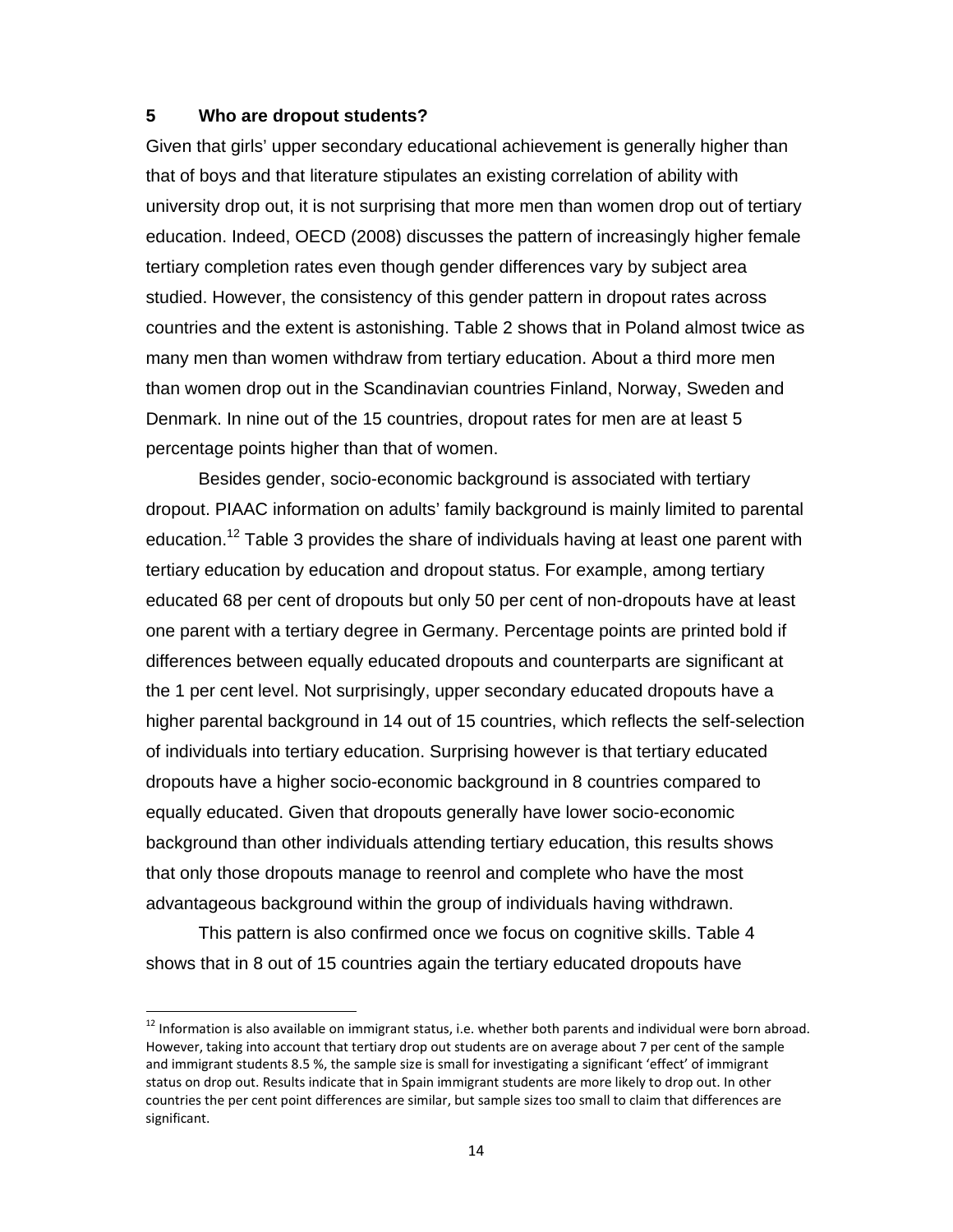significant higher skills than equally educated counterparts. Not surprisingly, also upper secondary educated dropouts fare better than those who never enrolled into tertiary education. This confirms the positive selection of dropouts within the education category they belong to. Since cognitive skills and parental background is not only positively related to dropout status but as well to labour market chances it is vital to take these characteristics into account for estimating the 'effect' of dropout on career progression.

#### **6 Labour market success of adults with tertiary dropout experience**

Given their higher cognitive skills and socio-economic background, we would expect employment chances to be also better for adults with dropout experience. As Table 5 shows, this is true for upper secondary educated adults. In Italy and Ireland dropouts are more than 10 percentage points likely to be employed than other upper secondary educated. For almost all countries, this tendency applies even though differences are considerably smaller and sometimes not significant. However, tertiary educated dropouts' higher skill and socio-economic background does generally not increase their employment chances compared to equally educated with the UK being a notable exception. In France and Denmark, dropouts face even lower employment than other tertiary educated. This indicates that in contrast to upper secondary educated, tertiary educated dropouts cannot exploit their advantageous characteristics compared to equally educated adults.

The same picture emerges once we look at career progression in terms of reaching professional positions in the labour market in Table 6. Among the upper secondary educated, dropouts are between 5 (France and Italy) and 17 percentage points (Czech Republic, Slovak Republic and Netherlands) more likely to have gained a prestigious job than individuals who did not enrol in tertiary education. In nine out of twelve European countries, for which the job position variable ISCO-88 was collected, the differences in career progression are significantly in favour of dropouts. This is in contrast to tertiary educated, where dropouts fare worse than their counterparts in seven out of 12 countries, however only in one country significantly (Belgium). Only in the Czech Republic and Spain (the latter with a significance level of 10 %) there is an indication of an advantage of dropouts.

 In sum, unconditional on background characteristics withdrawal experience does not penalise, but neither favours tertiary educated in terms of labour market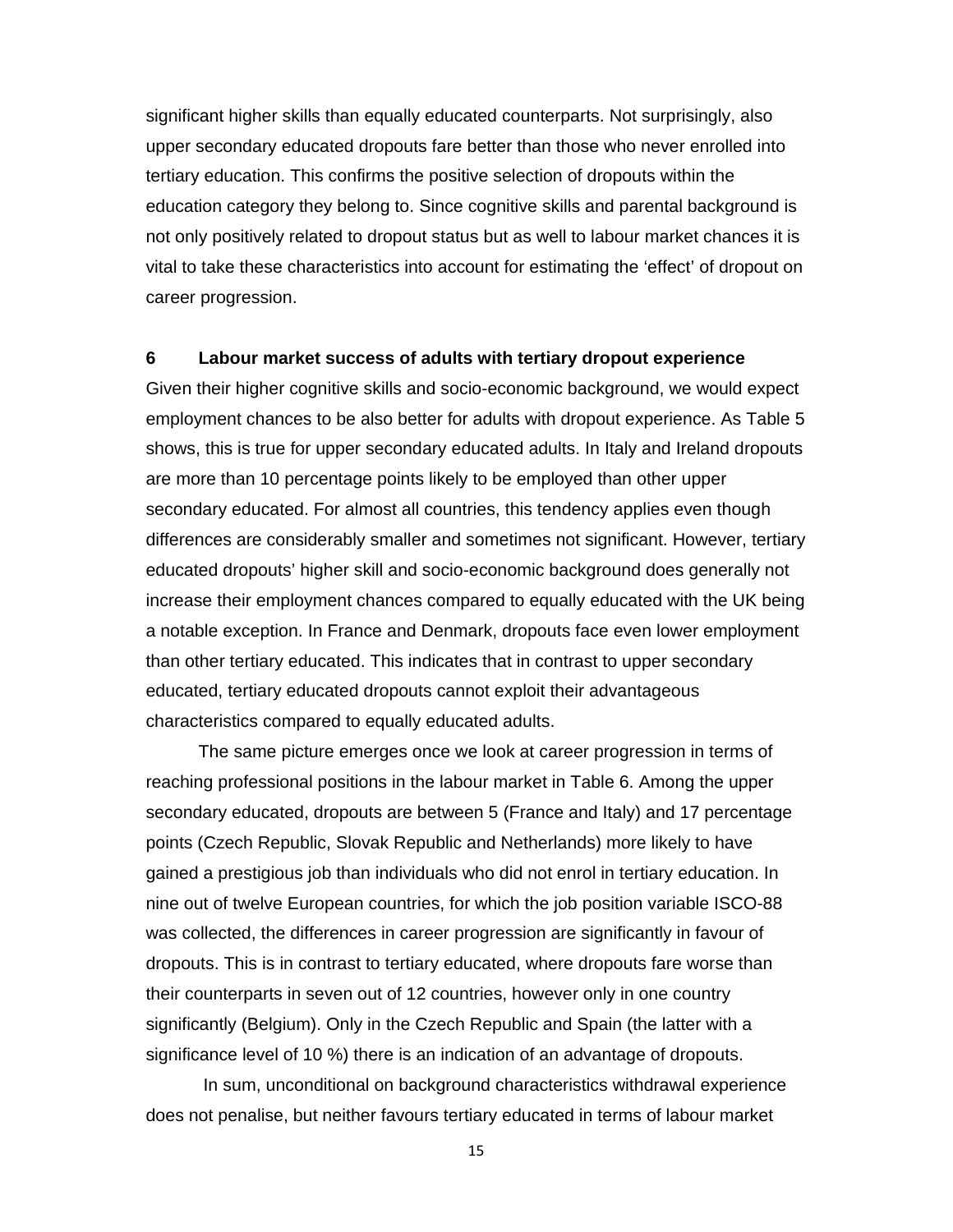chances but it does increase chances for the upper secondary educated. As discussed above, we can assume that a considerable part of the differences we find between adults with and without dropout experience is due to a non-random selection of adults into dropout status. We showed that dropouts are more likely than other adults to exhibit those individual characteristics that are positively linked to better labour market chances.

In order to take selection into account, we first apply logistic regression analysis. We include an explanatory variable that is equal to 1 if the person has dropout experience and tertiary education (otherwise 0) and a variable that is equal to 1 if the person has dropout experience and just upper secondary education.<sup>13</sup> Dependent variables are the variables already investigated unconditionally in Tables 5 and 6: being in employment and holding a prestigious job position.

Table 7 presents regression coefficients for the two explanatory variables tertiary and secondary dropouts only. For both dependent variables three models were run: one model controlling solely for educational background (using a dummy on tertiary education), a second model controlling for other individual characteristics (gender, migration background, young children in the household, whether the individual has a partner, whether the partner is employed, highest parental education, age and age square) and a third model that adds cognitive numeracy and literacy skills<sup>14</sup> as well as work experience expressed in years.

Regarding logistic regression results coefficients of covariates (not presented) were in the expected direction. (Full regression results can be obtained from the author.) The higher the education the lower was the risk of being not employed and the higher the chance of holding a professional position. Only in France and the Netherlands, being a migrant significantly increased the risk of being not in employment and lowered chances of being a manager. For all countries, having a child at 6 years old or below decreased the chance of being in employment sizably and significantly. Conditional on having a partner, having an employed partner either reduced the risk of not being employed or increased the probability of being a manager or both significantly in all countries with the exception of the Czech

 $^{13}$  We would have received the same results if we had used a binary variable on dropout and an interaction of the dropout variable with tertiary education.<br><sup>14</sup> Skills are used as proxy on ability before university dropout. Since skills are positively related to our

measures of labour market progression for all countries, it can be shown that the measurement error in our proxy will lead to a downwards bias of the estimated 'effect'. (Angrist and Pischke 2008, p. 50)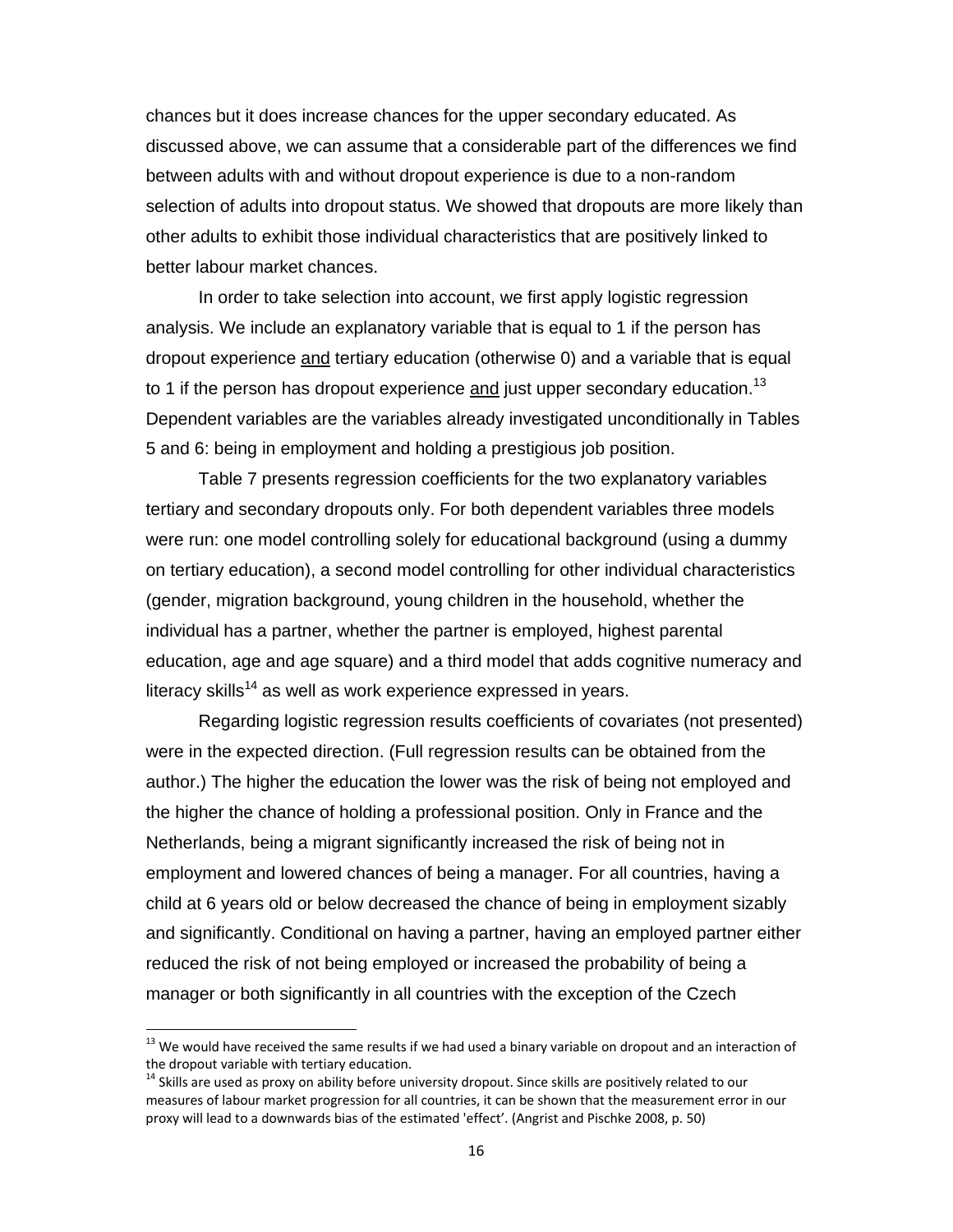Republic. Conditional on other factors, individuals with a parent holding tertiary education were often significantly more likely to be a manager and sometimes more likely to be not employed. Older age and higher number of years work experience were associated with a higher probability of not being in employment. Higher cognitive abilities were generally related to higher probability of being a manager and lower probability of not working. While for all countries women had a higher probability of not working conditional on the factors discussed above, the probability of being a manager differed. In Poland and the Slovak Republic women had a higher, in France, the Netherlands and the UK women had a lower chance of being a manger and in the other countries the coefficient was not significant.

 Regression coefficients for Model 1 in Table 7 reflect unconditional results presented in Tables 5 and 6. Changes of the dropout coefficient conditional on other individual characteristics (Model 2) as well as work experience and skills (Model 3) reflect the selection into the group of dropouts. For upper secondary educated, unconditional employment probabilities were higher for dropouts in six out of 15 countries. Conditional on socio-economic background dropout status matters only in 3 countries, whereby once in addition skills and work experience are controlled for dropouts fare better only in the two countries Italy and Ireland.

 In terms of holding prestigious labour market positions, conditioning does lead to smaller coefficients compared to the unconditional coefficient presented in Model 1. However, in seven countries out of twelve (Belgium, Czech Republic, Denmark, France, the Netherlands, Poland and Slovak Republic) dropouts are still more likely to obtain more prestigious jobs than other upper secondary educated adults. Interestingly, in the three countries (Germany, Italy and the UK) in which dropout status falls into insignificance this seems to be mainly due to the conditioning on skills and labour market experience.<sup>15</sup>

 For the tertiary educated, coefficients are generally not significant. They do fare better in employment in the UK, but worse in Denmark and most other countries. In terms of professional jobs, about half of the countries' coefficients indicate a disadvantage and the other half an advantage of tertiary dropouts. It is interesting to note, that only conditional on skills tertiary dropouts fare significantly and considerably worse in Germany regarding their job prospects. For some countries

<sup>&</sup>lt;sup>15</sup> This is of importance showing that a study using a similar design but not having data on cognitive skills would not be able to rely on the conditional independence assumption.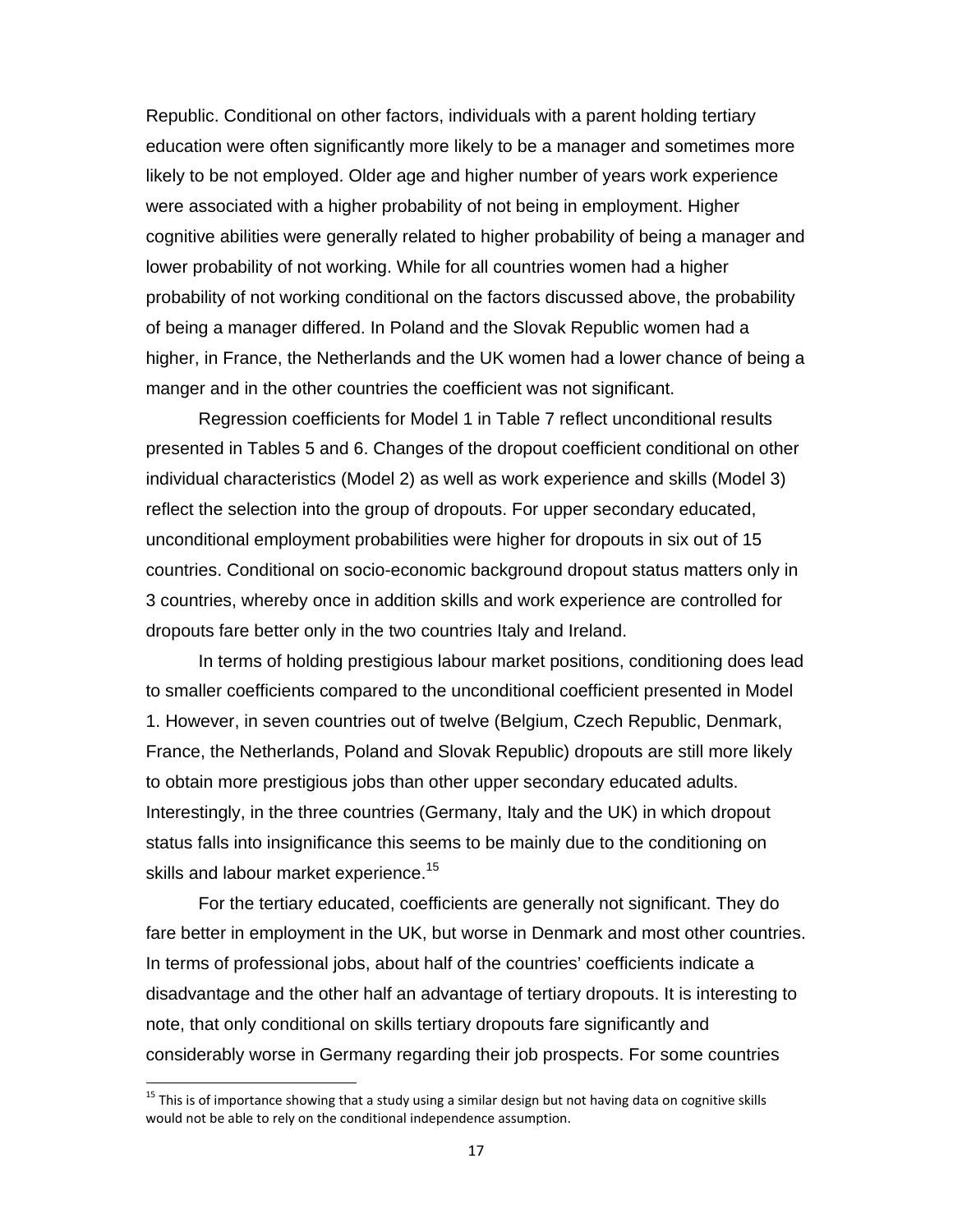however, conditioning on labour market experience, which is likely to be lower for dropouts, leads to a decrease in the regression coefficient.

 Since the interpretation of logistic regression coefficients is not straight forward, Model 3 is employed in order to calculate predicted probabilities for having attained a prestigious job or being employed by education and dropout status conditional on individual characteristics which are set to the mean of the country sample. The percent point difference of the predicted probabilities between adults with and without dropout experience but with the same level of education is provided in Table 8 columns 1 (for being in employment) and 4 (for high professions). sys

 Given the regression assumptions of linearity and the problem of common support as described in Section 3, we use PSM on two separate samples: tertiary educated and upper secondary educated. We estimate the propensity score of dropout by taking the same covariates used for the logistic regression design into account. While, as expected, the propensity score for dropouts is higher than for non-dropouts, we generally find that common support is given, so that only for some countries a handful of people are excluded from the matching process. Generally, matching quality is for all countries and with both matching method, nearestneighbour matching with caliper and Kernel Epanechnikov matching, high. However, in most cases Kernel matching works better given the remaining average mean bias as well as the higher efficiency of the matching procedure. The disadvantage of Kernel however is that individuals with very different propensity scores compared to a treatment person can impact on the results. Table 8 presents percent point differences between dropouts and equally educated individuals by dependent variable (professional position and being in employment) and matching methods in columns 2, 3, 5 and 6. Cells showing significant differences are shaded. The analysis is conducted for each outcome variable and country separately.

Are tertiary educated with tertiary dropout experience penalised in terms of labour market success? Percent point differences in employment and professional status between tertiary educated adults with and without dropout experience (upper row for each country) are generally not significant for the countries examined. This is true for both, logistic regression and PSM results. For the UK, PSM with kernel matching supports the previous results of the logistic regression indicating that tertiary educated dropouts have higher employment chances. In Denmark tertiaries' disadvantage is confirmed only by PSM with calliper matching.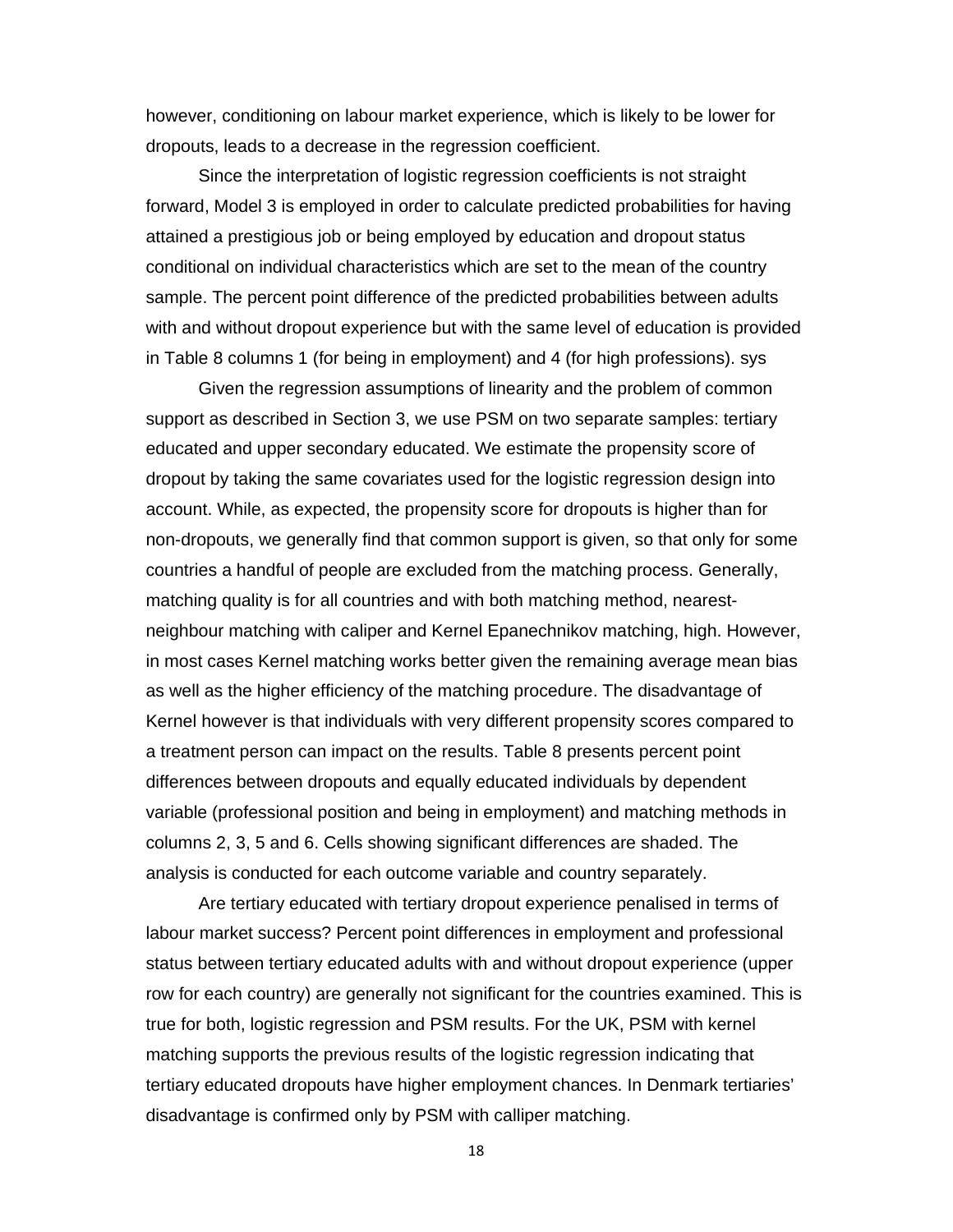Tertiary educated dropouts experience a more than 10 percentage point smaller chances to obtain a professional job than equally educated in Belgium and Germany. In other countries they do not fare better besides in Spain.

Do tertiary dropouts who never completed tertiary education gain from tertiary enrolment? In terms of employment, upper secondary dropout adults have an about 5 to 10 percentage point higher probability being employed in Italy and Belgium consistently across different methods. In addition, there is a general trend that the percent point differences are positive across countries indicating an advantage for dropouts.

In six out of twelve countries adults having withdrawn from tertiary education are more likely to get into professional positions compared to other upper secondary educated counterparts. Given that sample sizes are small for dropouts, effects need to be big in size to be significant. In the Netherlands, 15 to 18 percent points more dropouts than other equally educated are in prestigious positions depending on the estimation method applied. In the Czech Republic the percent point difference lies between 11 and 14, in Denmark between 10 and 13 and in Poland between 6 and 10 percentage points. In France, Germany and Italy the percent point difference is around 4, however not significant.

In sum, once employment and prestigious positions are concerned tertiary educated dropouts are generally not penalised in comparison to other tertiary educated (with the exception of Belgium and Germany in terms of prestigious jobs). Upper secondary educated dropouts have no significant advantage to equally educated in gaining professional positions in the three Southern countries France, Italy and Spain and the UK and Norway but benefit from a sizable advantage in the three Eastern European countries Poland, Czech and Slovak Republic as well as in the Northern countries Denmark and the Netherlands and Belgium. We checked whether this advantage could be related to the number of years spent in tertiary education, which we proxied probably relatively well for about 75 % of dropouts<sup>16</sup> by taking the difference between age of dropping out of tertiary education and age having completed the highest degree. For the Netherlands and employing logistic regression, this variable was highly significant and indicated a 10 percentage point

 $16$  For 75 percent of dropouts the difference between age of dropout and age receiving highest degree is 6 years or less.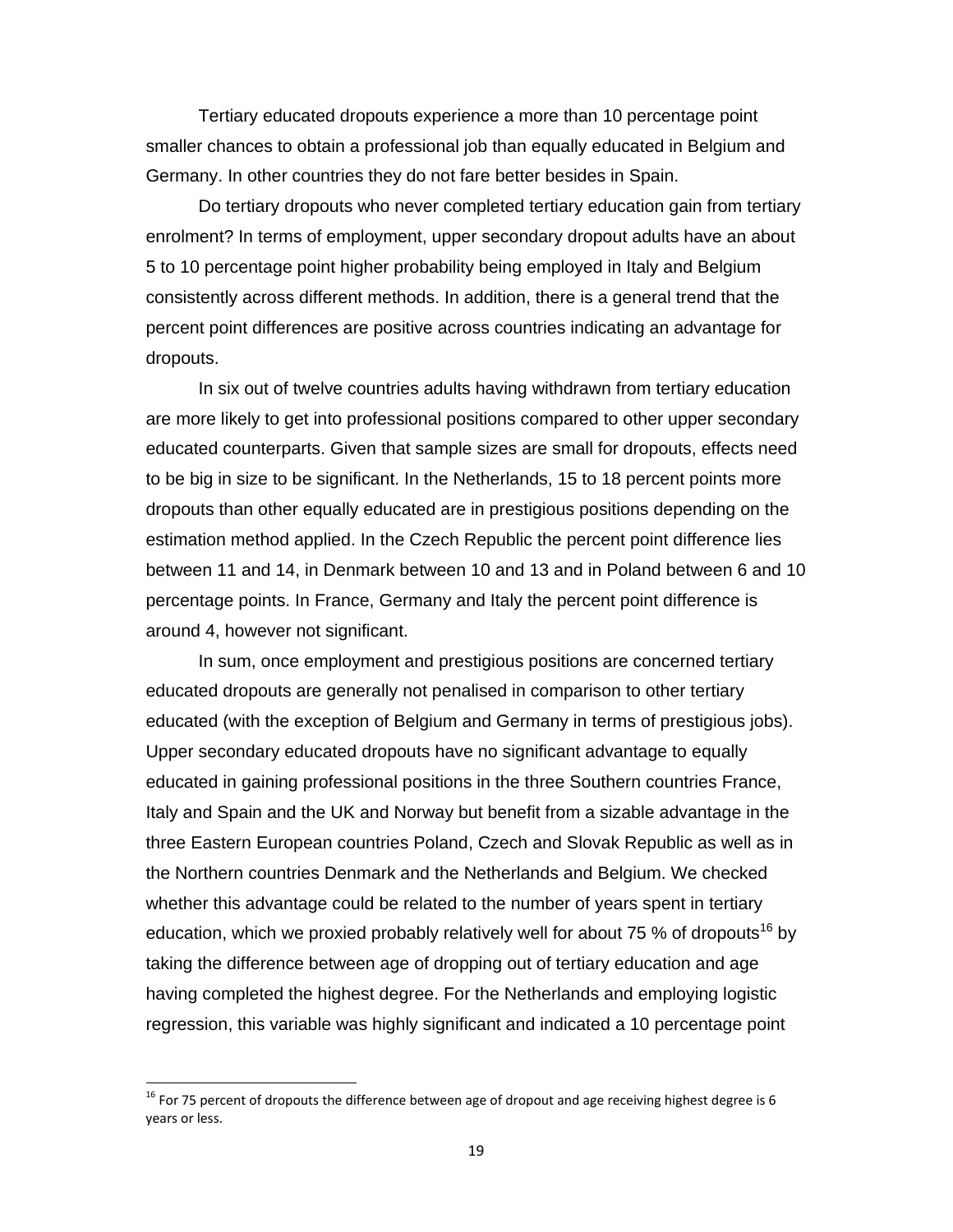increase of being a manager for each year in tertiary education. In the other countries, this variable was not of importance.

It is difficult to explain country position without engaging in detail into the linkage between labour market regulations and educational system of each country, which is not the aim of this paper. Nevertheless, as discussed above, signalling theory predicts an employment advantage for dropouts in internal labour markets like Italy, Spain and France. For Italy we find higher employment chances for dropouts, however not for France and Spain. At the same time, progression within the labour market is not better for dropouts in these three countries. This might be explained by the fact that a considerable part of training takes place within a firm in internal labour markets, so that knowledge acquired during tertiary education attendance does not improve progression chances. In the relative flexible labour market of the UK for which human capital theory would predict an advantage of dropouts in terms of labour market entry and progression only tertiary dropouts' gain better employment chances.

Labour market structures cannot help explain the positive impact of dropout among upper secondary educated on career progression in the Czech Republic, Poland, the Netherlands and Denmark, especially given that in Norway dropouts are not in an advantage. Instead of focusing on labour markets alone, it might well be assumed that the vocational structure of the education system is of importance. We hypothesised above that dropouts outperform other upper secondary educated in countries with a high vocational pathway within the school systems. This is indeed the case in the Netherlands, the Czech Republic and Poland where tertiary dropouts fare so much better in acquiring professional jobs. However, we would equally suspect to find a similar advantage for dropouts in Italy as another country with a school-based vocational pathway. In addition, Denmark, where dropouts fare better too, is relatively similar to the UK in its distribution of upper secondary students to general and vocational pathways (OECD 2000, Table 2.2), but differs considerably in terms of dropouts' career advantages.

Given the great importance of the gender dummy in the models as well as the clearly lower dropout rate for females, we also used female dropout interaction variables within our logistic regression modelling. In France and Poland the risk of not being in employment was higher for female upper secondary educated dropouts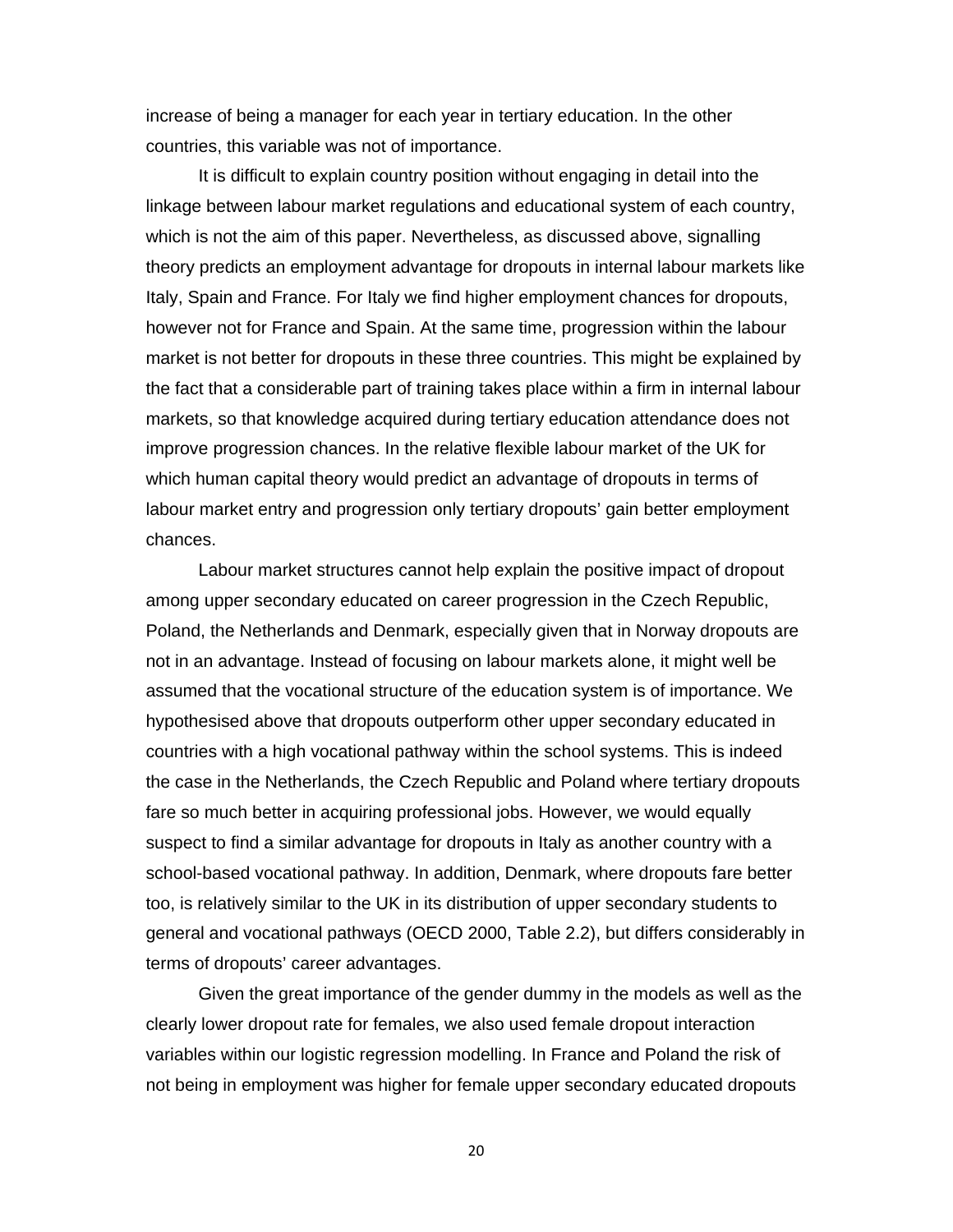compared to males. For all other countries, the female interaction coefficient was not significant.

#### **7 Conclusion**

Tertiary dropout is generally discussed as a negative outcome in terms of wasting educational resources at the individual and societal level. This view contradicts economic theories: i.e. the human capital theory predicts that with or without degree every year in tertiary education is a gain for labour market chances. The signalling theory suggests that even without degree dropouts are better off than equally educated. Only credentialism predicts that tertiary dropouts do not gain from enrolment. Once the focus is on education systems, we also hypothesised that dropout experience might improve labour market chances in these countries, where vocational pathways are overrepresented during upper secondary schooling thereby decreasing their value compared to general education. Hence, from a theoretical point of view hypotheses predicting an advantage of adults with dropout experience prevail.

Surprisingly however, there is a lack of literature that examines tertiary dropouts' career prospects. Using PIAAC data on adults' self-reported withdrawal from tertiary education this paper therefore examined whether dropout is indeed just a negative experience without any beneficial impact on employment chances and professional status in an international context.

The self-reported measure in this paper yields similar results to published OECD dropout figures based on student cohorts for 7 out of 15 countries.

 In contrast to a considerable part of literature treating dropout to be a permanent decision, the paper shows that on average across countries almost 40 per cent of tertiary dropouts acquire tertiary education later in their life.

 Withdrawal from tertiary education is highest in Italy and lowest in the UK and Germany. Scandinavian countries display low dropout once we focus only on those tertiary dropouts who did not attain tertiary education later in their life.

For almost all EU countries examined women drop out less than men whereby percentage point differences are huge between genders in the countries Poland, Spain, Czech Republic, Italy and Finland. Tertiary educated dropouts have higher socio-economic background and cognitive skills than equally educated counterparts. The same is true for upper secondary educated. Given the positive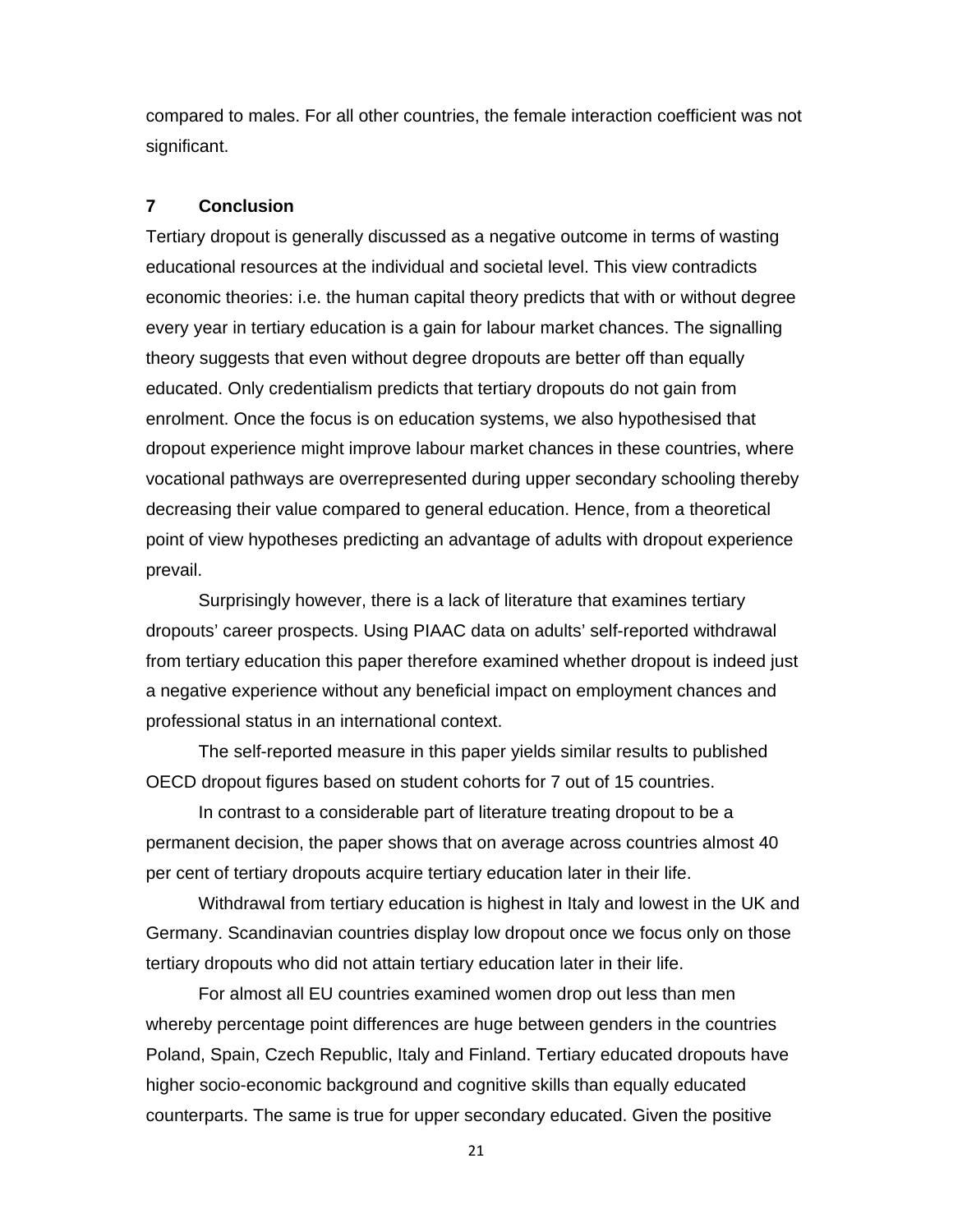association between skills and socio-economic background with labour market chances, unconditional results on labour market success mask that dropouts are a positively selected group among individuals holding the same educational degree.

 Employing logistic regression analysis and propensity score matching the study compared the probability of being employed or in professional jobs between dropouts and equally educated adults conditional on socio-economic and demographic background and cognitive skills. We found interesting common country patterns. In general, tertiary educated dropouts have similar chances of employment and progressing to professional positions as non-dropouts. Only in Germany and Belgium they seem to be penalised with lower prospects of obtaining high level positions in the labour market.

 Once we focused on adults with upper secondary education, logistic regression and propensity score matching results showed consistently that dropouts are in more favourable positions than their counterparts in terms of holding professional positions in half the countries examined. There is no clear disadvantage for dropouts in terms of employment chances. However, in general country patterns are difficult to explain.

 In sum and in contrast to the negative connotation attached to tertiary dropout in retention studies results presented here show generally that dropout can very well be a 'positive' indicator in the labour market. This is first due to the fact that the dropout decision is in many cases not a permanent one which is largely not taken into account in existing research. Those dropout adults who obtained their degree later fare similar to tertiary educated who never experienced dropout. Second, for all countries examined and conditional on demographic, socio-economic background and cognitive skills on average those individuals who attended but dropped out of tertiary education fare often better and never worse in terms of career progression than those who never enrolled. This result asks for a revision of the purely negative view associated with tertiary dropout.

 Future research could link countries' labour market regulations with their educational systems in order to unveil mechanisms for dropouts' success and use a multi-dimensional measure of career pathways.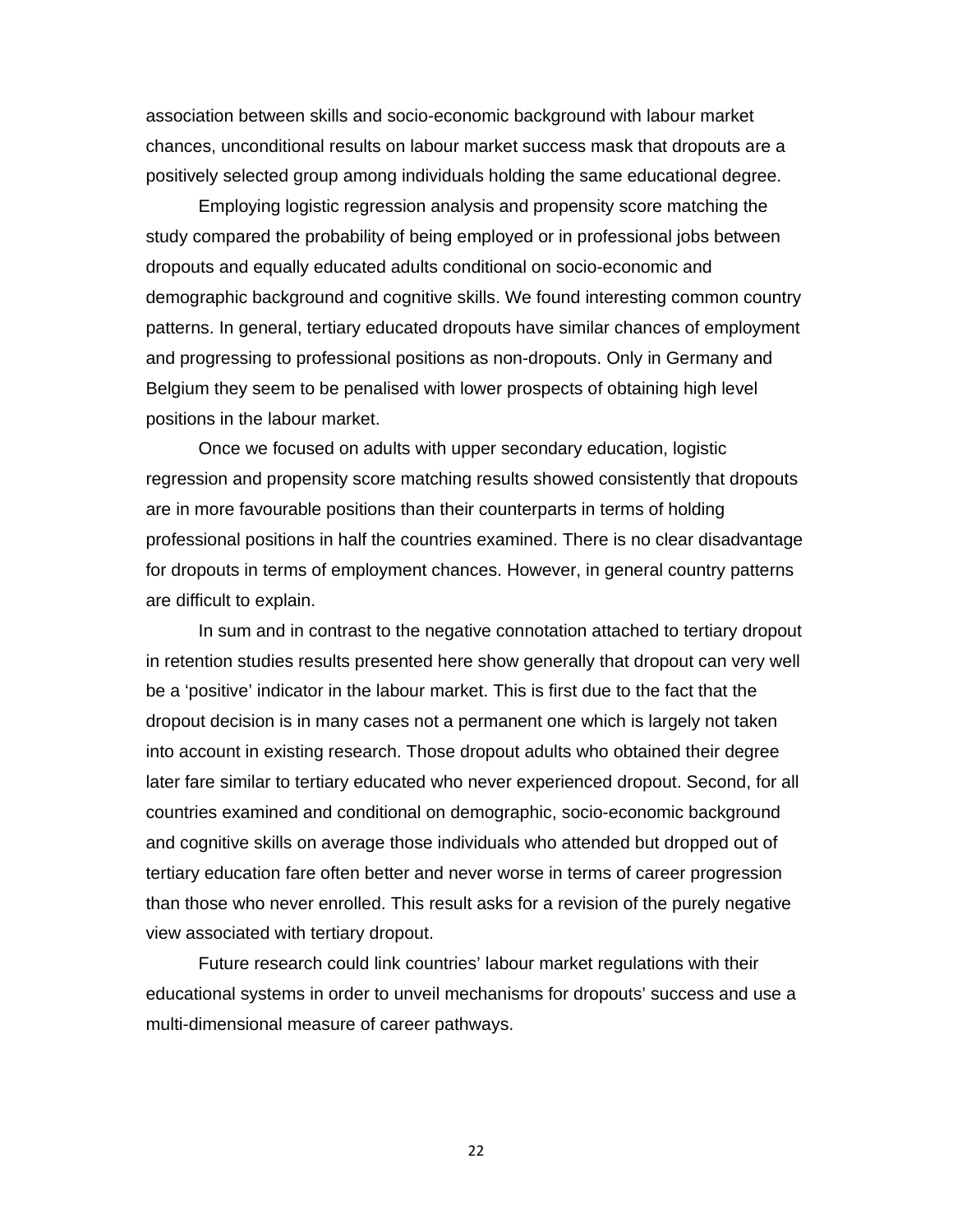#### **Tables and Figures**

|                       |      |                | Upper     | Tertiary | % of dropouts    |
|-----------------------|------|----------------|-----------|----------|------------------|
|                       |      | Total drop out | secondary | educat   | holding tertiary |
|                       |      |                | educated  | ed       | education        |
|                       | %    | se             | %         | ℅        |                  |
| Italy                 | 34.1 | 1.3            | 32.0      | 2.1      | 6.1              |
| <b>Netherlands</b>    | 28.3 | 1.0            | 15.4      | 12.9     | 45.6             |
| <b>Czech Republic</b> | 27.8 | 1.6            | 18.9      | 8.9      | 31.9             |
| Spain                 | 24.2 | 1.1            | 14.9      | 9.3      | 38.5             |
| Denmark               | 23.5 | 0.9            | 9.9       | 13.6     | 57.9             |
| <b>Belgium</b>        | 22.8 | 1.1            | 12.8      | 10.0     | 43.9             |
| Ireland               | 21.5 | 1.2            | 13.3      | 8.2      | 38.1             |
| Sweden                | 21.2 | 1.2            | 8.9       | 12.3     | 58.2             |
| Poland                | 20.0 | 1.2            | 12.6      | 7.4      | 37.2             |
| Slovak Republic       | 18.6 | 1.5            | 16.0      | 2.6      | 14.1             |
| Finland               | 18.5 | 0.9            | 10.1      | 8.5      | 45.7             |
| France                | 17.9 | 0.8            | 9.3       | 8.6      | 47.9             |
| Norway                | 17.4 | 0.9            | 8.1       | 9.2      | 53.1             |
| United Kingdom        | 16.3 | 0.9            | 10.8      | 5.5      | 33.8             |
| Germany               | 14.7 | 0.9            | 9.2       | 5.5      | 37.7             |
| All                   | 21.8 | 0.5            | 13.5      | 8.3      | 38.2             |

**Table 1: 25 to 64 year old adults who report tertiary dropout as per cent of adults ever enrolled in tertiary education by education attained** 

Note: countries are ordered by per cent of adults ever enrolled in tertiary education reporting tertiary dropout. Individual with less than upper secondary education, in education during the interview or having attained tertiary education abroad are excluded. Adults reporting tertiary dropout only after having already obtained a tertiary degree are not considered to be tertiary dropouts.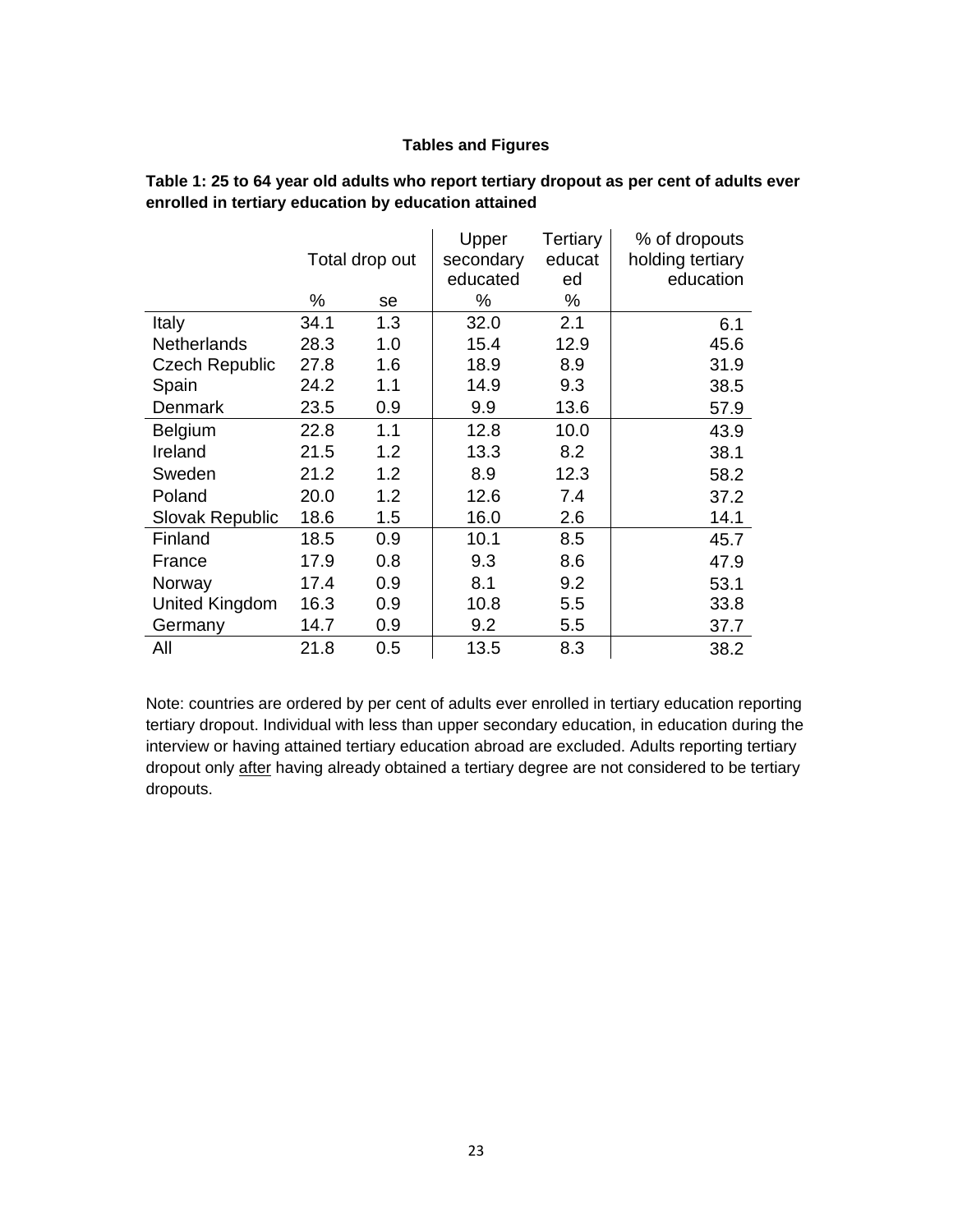| Table 2: Adults reporting tertiary dropout expressed as percentage of all adults |  |  |
|----------------------------------------------------------------------------------|--|--|
| having attended tertiary education by gender                                     |  |  |

|                       | Women | Men  |         |
|-----------------------|-------|------|---------|
| Poland                | 14.9  | 26.3 | $-11.4$ |
| Italy                 | 29.1  | 39.7 | $-10.6$ |
| Finland               | 14.6  | 23.6 | $-9.0$  |
| Norway                | 13.8  | 21.1 | $-7.3$  |
| Sweden                | 18.0  | 25.1 | $-7.1$  |
| Denmark               | 20.4  | 27.2 | $-6.8$  |
| Spain                 | 21.2  | 27.3 | $-6.1$  |
| <b>Czech Republic</b> | 24.6  | 30.7 | $-6.1$  |
| Slovak Republic       | 15.9  | 21.6 | $-5.7$  |
| Belgium               | 20.5  | 25.2 | $-4.7$  |
| Ireland               | 19.5  | 23.9 | $-4.4$  |
| <b>Netherlands</b>    | 26.2  | 30.2 | $-4.0$  |
| Germany               | 12.4  | 16.4 | $-3.9$  |
| France                | 18.0  | 17.8 | 0.2     |
| <b>United Kingdom</b> | 16.9  | 15.6 | 1.4     |

Note: bold printed figures indicate a significant difference in dropout rates between women and men at the 1 per cent level.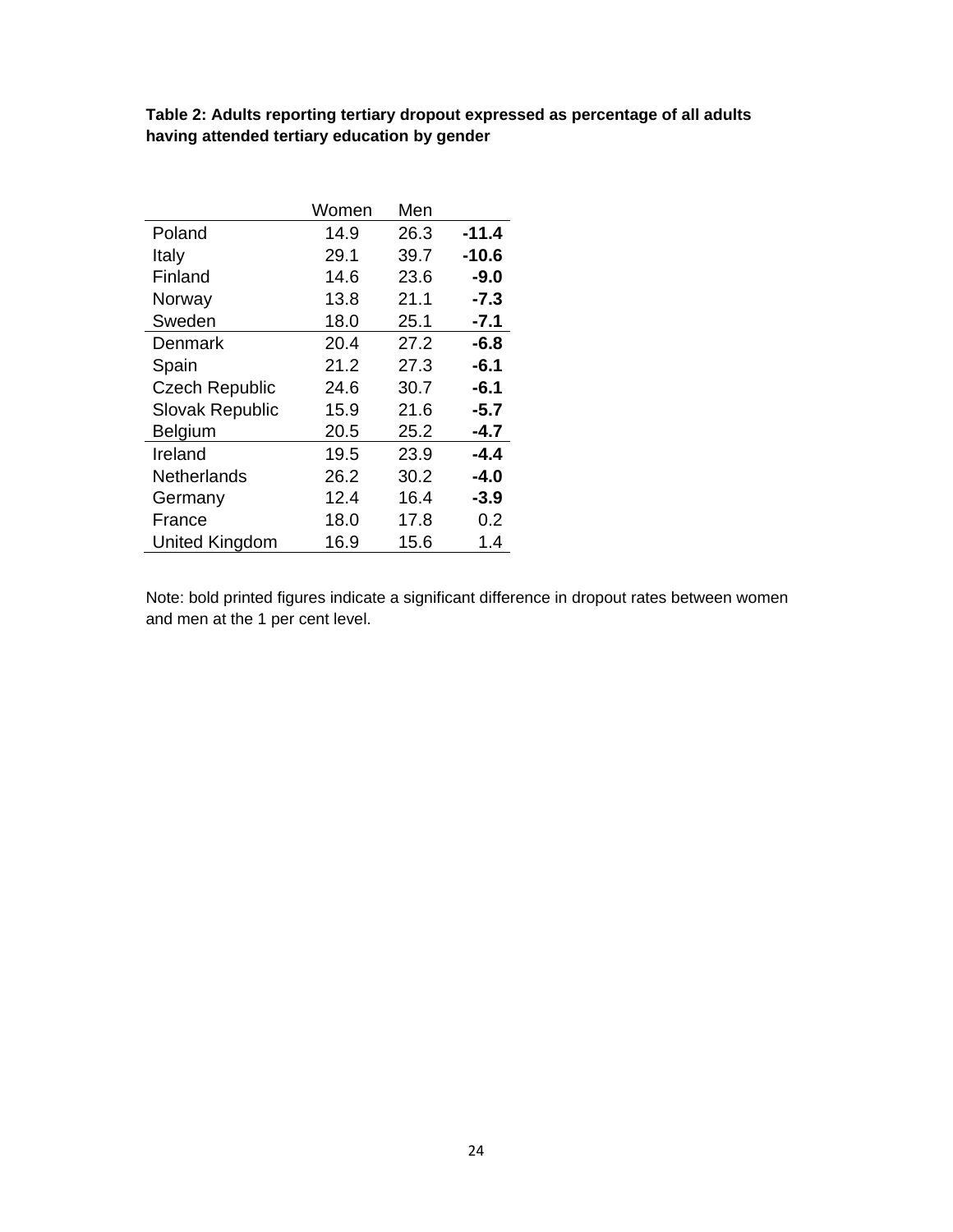|                       | <b>Tertiary educated</b> |         |                   |      |            | <b>Upper secondary educated</b> |
|-----------------------|--------------------------|---------|-------------------|------|------------|---------------------------------|
|                       | <b>Drop</b>              | Never   |                   | Drop | <b>Not</b> |                                 |
| Country               | out                      | dropped |                   | out  | enrolled   |                                 |
|                       |                          | out     | <b>Difference</b> |      | tertiary   | <b>Difference</b>               |
| Norway                | 59.2                     | 43.6    | 15.6              | 45.4 | 18.4       | 27.0                            |
| Belgium               | 49.1                     | 37.6    | 11.5              | 32.6 | 10.1       | 22.5                            |
| Germany               | 67.7                     | 50.0    | 17.7              | 43.6 | 21.6       | 22.0                            |
| Ireland               | 36.7                     | 35.0    | 1.7               | 30.2 | 9.3        | 20.9                            |
| Sweden                | 61.9                     | 45.6    | 16.3              | 44.8 | 24.2       | 20.6                            |
| <b>Netherlands</b>    | 41.3                     | 36.1    | 5.2               | 30.0 | 12.1       | 17.9                            |
| France                | 44.6                     | 34.0    | 10.6              | 21.1 | 6.3        | 14.8                            |
| <b>Czech Republic</b> | 46.5                     | 36.6    | 9.9               | 21.1 | 6.8        | 14.3                            |
| Slovak Republic       | 35.4                     | 31.7    | 3.7               | 18.4 | 4.2        | 14.2                            |
| Finland               | 32.0                     | 20.6    | 11.4              | 21.1 | 8.2        | 12.9                            |
| United Kingdom        | 42.8                     | 38.5    | 4.3               | 23.2 | 10.6       | 12.6                            |
| Denmark               | 52.0                     | 43.4    | 8.6               | 26.4 | 15.9       | 10.5                            |
| Poland                | 28.2                     | 28.5    | $-0.3$            | 10.3 | 4.2        | 6.1                             |
| Italy                 | 24.0                     | 21.2    | 2.8               | 7.5  | 2.5        | 5.0                             |
| Spain                 | 31.6                     | 22.1    | 9.5               | 11.9 | 8.5        | 3.4                             |
| Average               | 41.8                     | 33.9    | 7.9               | 24.6 | 10.1       | 14.5                            |

**Table 3: Per cent individuals having at least one parent with tertiary education by education and dropout status** 

Note: bold printed figures indicate significance at the 1 % level.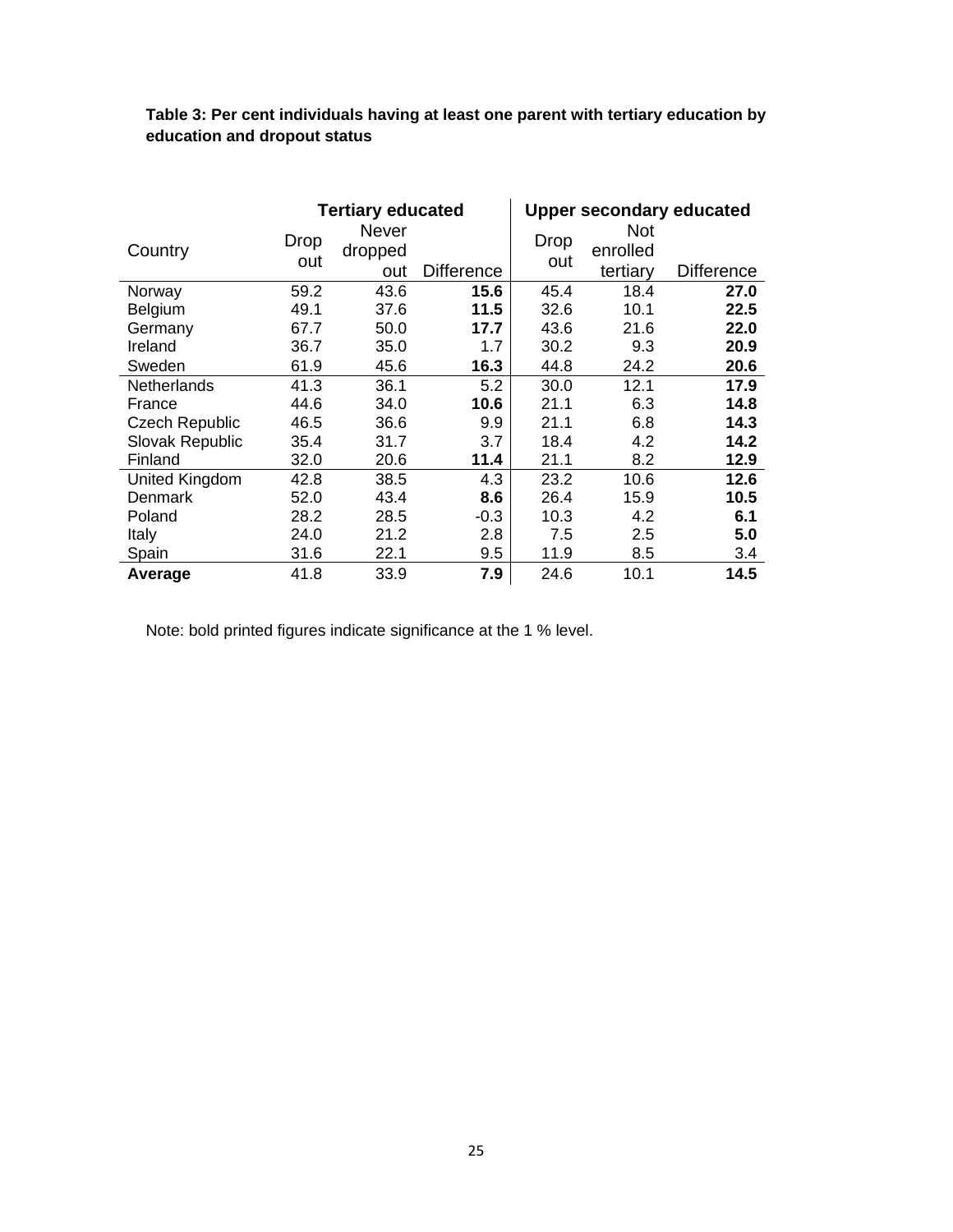|                        | <b>Tertiary educated</b> |                  |                   |          | <b>Upper secondary educated</b> |                   |
|------------------------|--------------------------|------------------|-------------------|----------|---------------------------------|-------------------|
| Country                | Drop out                 | Never<br>dropped |                   | Drop out | <b>Not</b><br>enrolled          |                   |
|                        |                          | out              | <b>Difference</b> |          | tertiary                        | <b>Difference</b> |
| <b>Czech Republic</b>  | 308                      | 301              | 6                 | 297      | 266                             | 31                |
| <b>Denmark</b>         | 300                      | 292              | 8                 | 283      | 260                             | 22                |
| Finland                | 323                      | 307              | 16                | 296      | 271                             | 25                |
| France                 | 300                      | 293              | 6                 | 285      | 256                             | 29                |
| Germany                | 315                      | 292              | 23                | 295      | 259                             | 36                |
| Ireland                | 299                      | 291              | 7                 | 282      | 263                             | 19                |
| Italy                  | 290                      | 280              | 10                | 276      | 259                             | 17                |
| <b>Netherlands</b>     | 321                      | 308              | 13                | 305      | 278                             | 27                |
| <b>Belgium</b>         | 316                      | 301              | 15                | 292      | 262                             | 30                |
| Norway                 | 313                      | 301              | 13                | 283      | 269                             | 14                |
| Poland                 | 295                      | 296              | $-1$              | 276      | 252                             | 24                |
| <b>Slovak Republic</b> | 305                      | 295              | 10                | 288      | 272                             | 16                |
| Spain                  | 291                      | 278              | 12                | 264      | 253                             | 12                |
| Sweden                 | 321                      | 305              | 16                | 298      | 272                             | 27                |
| <b>United Kingdom</b>  | 304                      | 294              | 9                 | 292      | 265                             | 27                |
| Average                | 306                      | 296              | 10                | 287      | 264                             | 23                |

### **Table 4: Cognitive skill differences in literacy between adults with and without dropout experience by education**

Note: bold printed figures indicate significance at the 1 % level.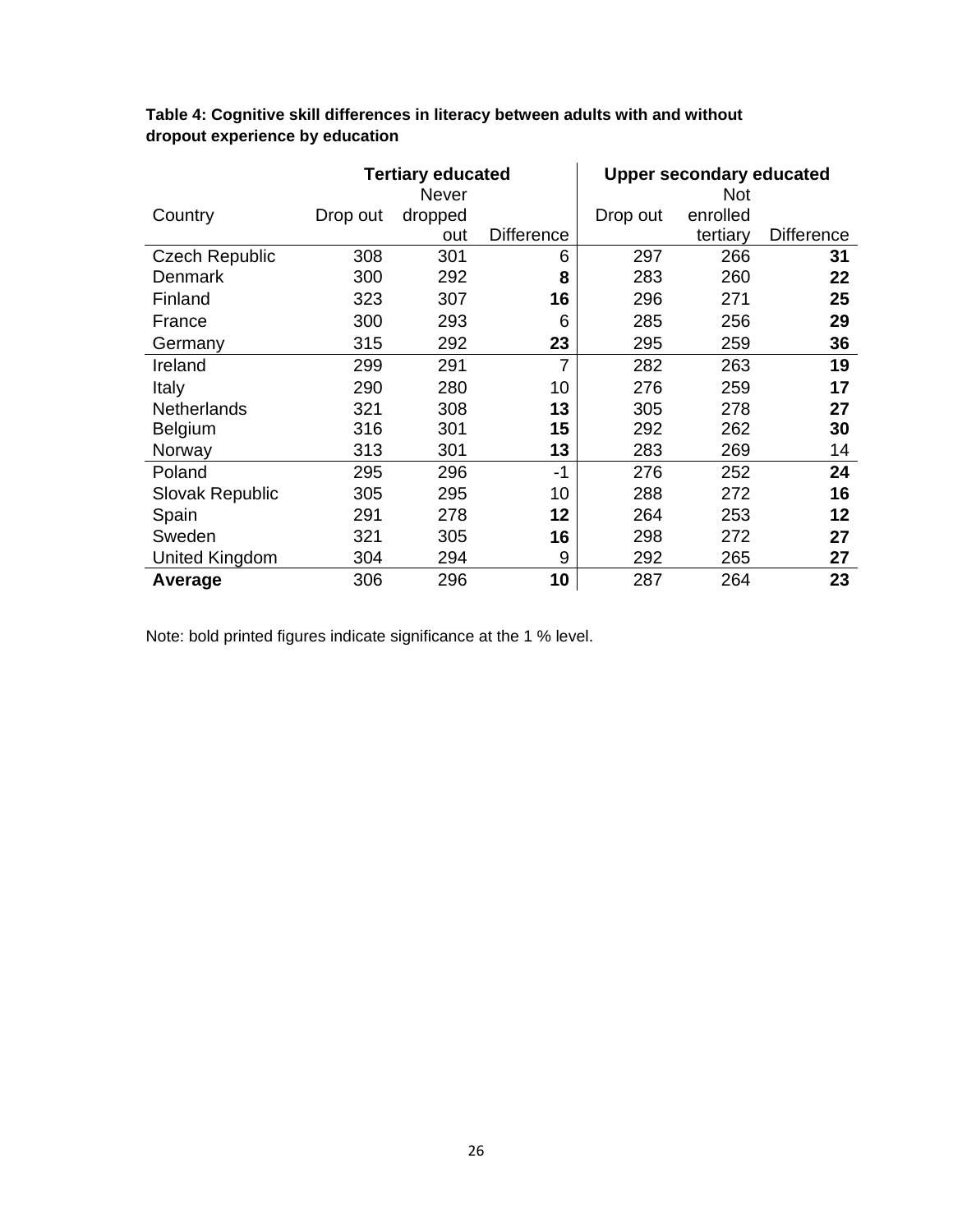|                       | <b>Tertiary educated</b> |                         |                   | <b>Upper secondary educated</b> |                        |            |  |
|-----------------------|--------------------------|-------------------------|-------------------|---------------------------------|------------------------|------------|--|
|                       | Drop<br>out              | <b>Never</b><br>dropped |                   | <b>Drop</b><br>out              | <b>Not</b><br>enrolled |            |  |
|                       |                          | out                     | <b>Difference</b> |                                 | tertiary               | Difference |  |
| Italy                 | 79.7                     | 83.3                    | $-3.6$            | 83.7                            | 69.3                   | 14.4       |  |
| Ireland               | 85.6                     | 82.6                    | 3.0               | 76.8                            | 65.4                   | 11.4       |  |
| Belgium               | 92.4                     | 89.9                    | 2.5               | 87.1                            | 78.3                   | 8.8        |  |
| <b>Czech Republic</b> | 84.4                     | 84.9                    | $-0.5$            | 82.6                            | 74.0                   | 8.6        |  |
| Poland                | 92.7                     | 87.8                    | 4.9               | 70.5                            | 62.1                   | 8.4        |  |
| France                | 79.0                     | 86.2                    | $-7.2$            | 79.5                            | 73.2                   | 6.3        |  |
| Slovak Republic       | 85.3                     | 86.8                    | $-1.5$            | 74.8                            | 69.3                   | 5.5        |  |
| Sweden                | 95.1                     | 92.2                    | 2.9               | 88.7                            | 85.0                   | 3.7        |  |
| Finland               | 88.5                     | 88.5                    | 0.0               | 79.5                            | 76.5                   | 3.0        |  |
| Spain                 | 77.7                     | 80.2                    | $-2.5$            | 69.3                            | 67.0                   | 2.3        |  |
| <b>Netherlands</b>    | 87.8                     | 88.4                    | $-0.6$            | 83.6                            | 81.5                   | 2.1        |  |
| <b>United Kingdom</b> | 92.0                     | 83.7                    | 8.3               | 75.5                            | 74.1                   | 1.4        |  |
| Norway                | 94.3                     | 92.2                    | 2.1               | 82.3                            | 83.3                   | $-1.0$     |  |
| Germany               | 91.4                     | 90.0                    | 1.4               | 76.8                            | 80.3                   | $-3.5$     |  |
| Denmark               | 84.3                     | 89.0                    | -4.7              | 70.8                            | 77.9                   | -7.1       |  |

**Table 5: Per cent of working age adults being in employment by tertiary dropout status, tertiary and upper secondary education and per cent point differences** 

Note: bold figures for percentage point differences are significant at the 5 per cent level. Countries are ordered by the size of the per cent point differences of employment between upper secondary educated with and without tertiary dropout experience.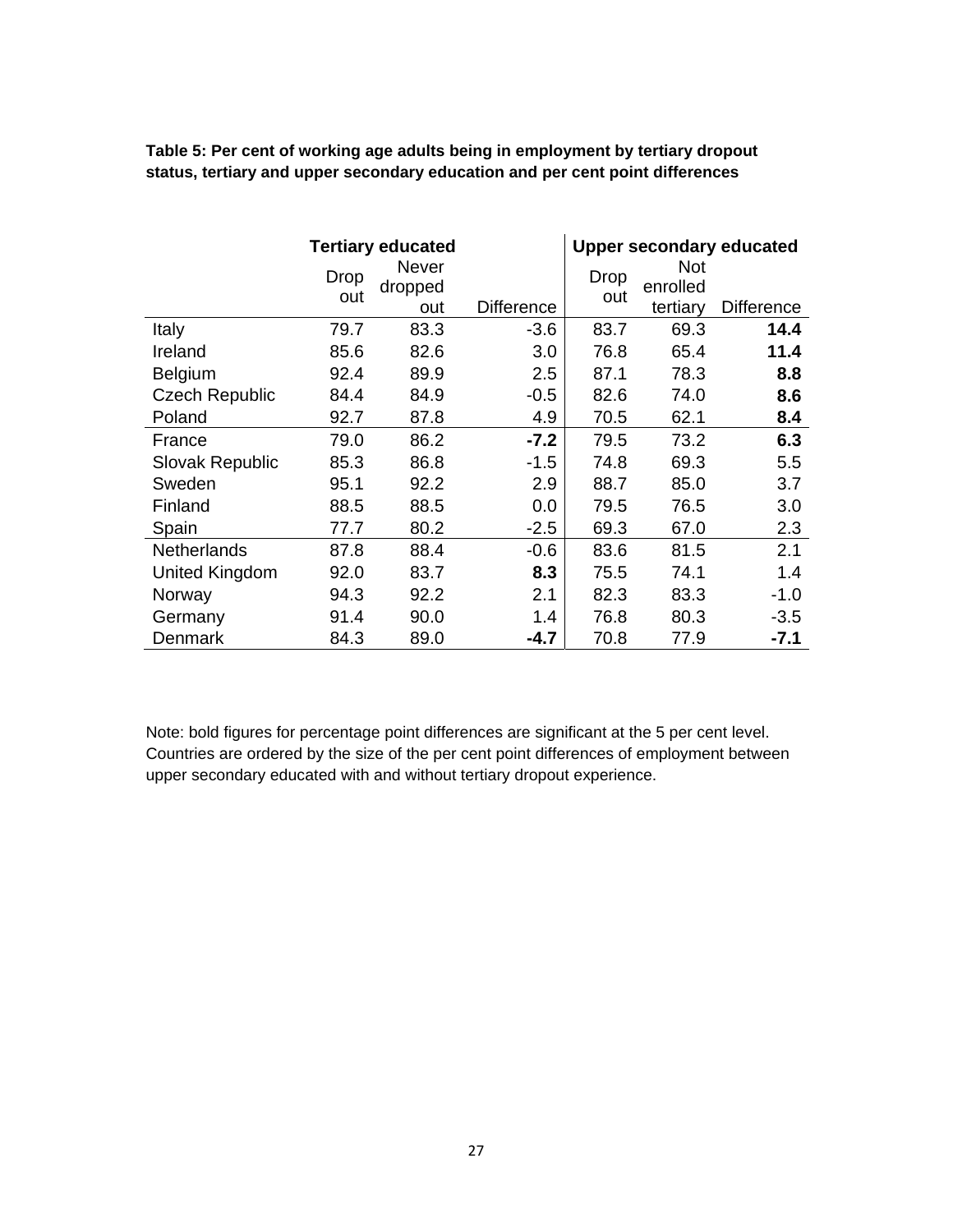#### **Table 6: Per cent employed working in professional positions by tertiary dropout status, tertiary and upper secondary education and per cent point differences**

|                        | <b>Tertiary educated</b> |                         |                   | Upper secondary educated |                        |                   |
|------------------------|--------------------------|-------------------------|-------------------|--------------------------|------------------------|-------------------|
|                        | Drop out                 | <b>Never</b><br>dropped |                   | Drop out                 | <b>Not</b><br>enrolled |                   |
|                        |                          | out                     | <b>Difference</b> |                          | tertiary               | <b>Difference</b> |
| <b>Netherlands</b>     | 70.5                     | 69.8                    | 0.7               | 39.1                     | 21.2                   | 17.9              |
| <b>Slovak Republic</b> | 69.3                     | 66.2                    | 3.1               | 31.2                     | 13.9                   | 17.3              |
| <b>Czech Republic</b>  | 67.4                     | 57.3                    | 10.1              | 25.5                     | 8.8                    | 16.7              |
| <b>Denmark</b>         | 65.5                     | 66.3                    | $-0.8$            | 29.2                     | 13.7                   | 15.5              |
| Belgium                | 54.4                     | 64.5                    | $-10.1$           | 25.8                     | 11.1                   | 14.7              |
| Germany                | 49.2                     | 55.1                    | $-5.9$            | 13.5                     | 3.8                    | 9.7               |
| Poland                 | 59.2                     | 61.8                    | $-2.6$            | 16.3                     | 8.2                    | 8.1               |
| <b>United Kingdom</b>  | 48.3                     | 50.2                    | $-1.9$            | 22.2                     | 15.1                   | 7.1               |
| Italy                  | 54.4                     | 57.0                    | $-2.6$            | 15.8                     | 10.1                   | 5.7               |
| France                 | 51.4                     | 52.4                    | $-1.0$            | 12.1                     | 6.5                    | 5.6               |
| Norway                 | 62.9                     | 61.3                    | 1.6               | 16.1                     | 13.9                   | 2.2               |
| Spain                  | 58.4                     | 48.3                    | 10.1              | 14                       | 13.9                   | 0.1               |

Note: bold figures of percentage point differences denote significance at the 5 per cent level. Professional positions refer to individuals' current work, as a consequence unemployed or people out of the labour force are excluded. Countries are ordered by the size of the per cent point differences of being in professional jobs between upper secondary educated with and without tertiary dropout experience.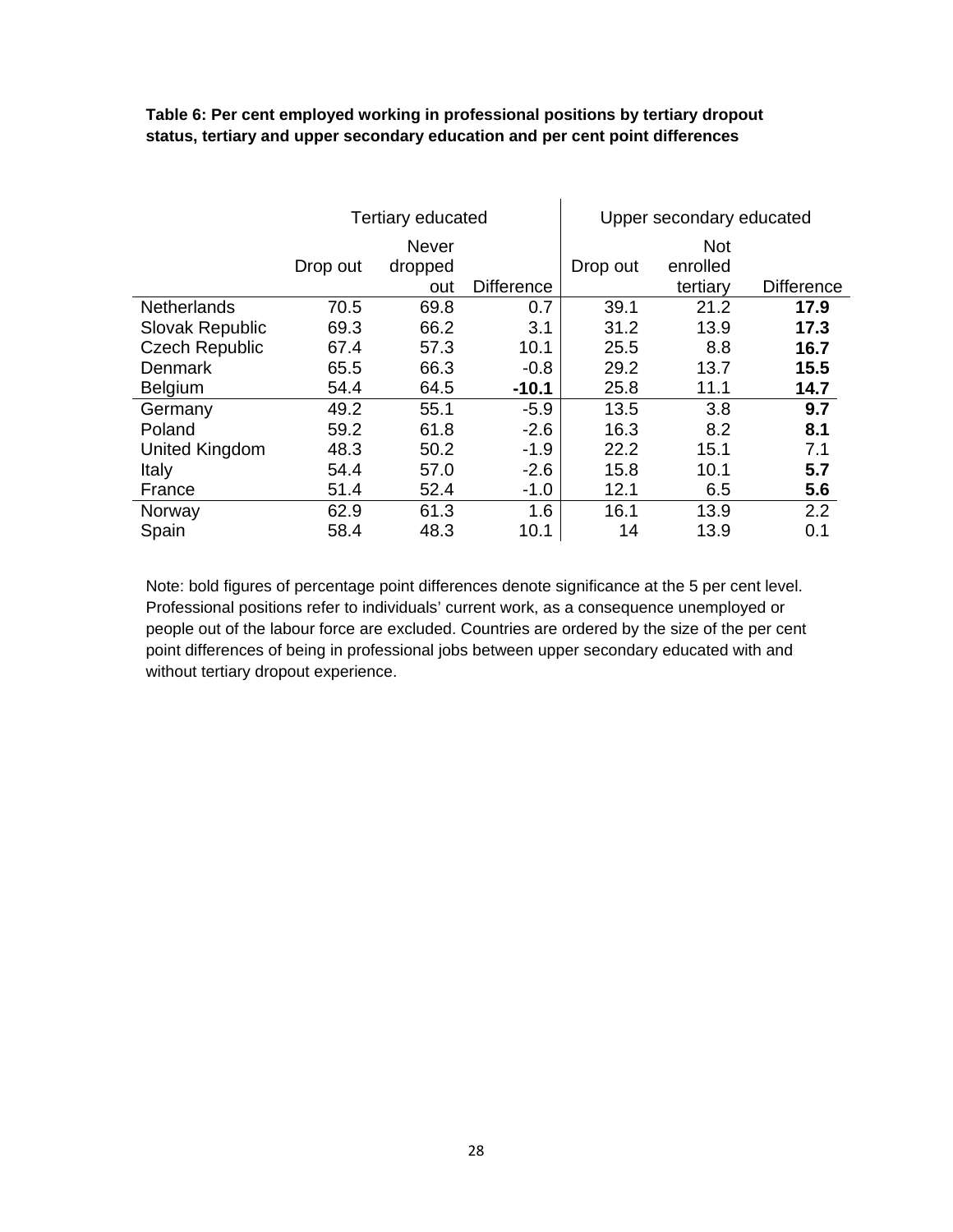|             | Education |             | Dependent variable: in employment |             |             |            | Dependent variable: in professional |             |             |
|-------------|-----------|-------------|-----------------------------------|-------------|-------------|------------|-------------------------------------|-------------|-------------|
|             | of        |             |                                   |             |             | position   |                                     |             |             |
|             | dropout   | (Model 1)   | (Model 2)                         | (Model 3)   | $\mathbf n$ | (Model 1)  | (Model 2)                           | (Model 3)   | $\mathbf n$ |
| Belgium     | tertiary  | 0.303       | $-0.0759$                         | $-0.131$    |             | $-0.425**$ | $-0.458**$                          | $-0.506***$ |             |
|             | secondary | $0.625***$  | $0.548*$                          | 0.428       | 3,035       | 1.024***   | 0.934***                            | $0.804***$  | 2,478       |
| Czech       | tertiary  | $-0.0369$   | $-0.238$                          | $-0.267$    |             | 0.431      | 0.410                               | 0.385       |             |
|             | secondary | $0.508*$    | 0.504                             | 0.352       | 3,874       | 1.261***   | 1.295***                            | 1.089***    | 2,828       |
| Denmark     | tertiary  | $-0.407**$  | $-0.455**$                        | $-0.573***$ |             | $-0.0360$  | $-0.0802$                           | $-0.141$    |             |
|             | secondary | $-0.376**$  | $-0.452**$                        | $-0.664***$ | 4,719       | $0.958***$ | $0.952***$                          | $0.785***$  | 3,837       |
| Finland     | tertiary  | $-0.00435$  | $-0.265$                          | $-0.269$    |             |            |                                     |             |             |
|             | secondary | 0.180       | $-0.00516$                        | $-0.127$    | 3,399       |            |                                     |             |             |
| France      | tertiary  | $-0.509***$ | $-0.387*$                         | $-0.384$    |             | $-0.0380$  | $-0.0994$                           | $-0.0794$   |             |
|             | secondary | $0.352*$    | 0.134                             | $-0.0231$   | 4,110       | $0.692***$ | $0.759***$                          | $0.492*$    | 3,240       |
| Germany     | tertiary  | 0.167       | $-0.000763$                       | $-0.257$    |             | $-0.235$   | $-0.394$                            | $-1.067***$ |             |
|             | secondary | $-0.207$    | $-0.414$                          | $-0.723**$  | 3,655       | 1.361***   | $1.120***$                          | 0.266       | 3,081       |
| Ireland     | tertiary  | 0.226       | 0.132                             | 0.112       |             |            |                                     |             |             |
|             | secondary | $0.563***$  | $0.467**$                         | $0.396*$    | 3,603       |            |                                     |             |             |
| Italy       | tertiary  | $-0.233$    | $-0.479$                          | $-0.654$    |             | $-0.109$   | $-0.168$                            | $-0.251$    |             |
|             | secondary | 0.819***    | $0.694***$                        | $0.586***$  | 2,389       | $0.512**$  | $0.394*$                            | 0.266       | 1,857       |
| Netherlands | tertiary  | $-0.0599$   | $-0.268$                          | $-0.281$    |             | 0.0324     | 0.00533                             | $-0.0651$   |             |
|             | secondary | 0.148       | 0.0408                            | $-0.00871$  | 2,642       | $0.869***$ | $0.907***$                          | $0.729***$  | 2,270       |
| Norway      | tertiary  | 0.339       | 0.144                             | 0.0167      |             | 0.0713     | 0.0749                              | 0.0102      |             |
|             | secondary | $-0.0711$   | $-0.229$                          | $-0.261$    | 3,124       | 0.170      | 0.335                               | 0.147       | 2,414       |
| Poland      | tertiary  | 0.559       | 0.209                             | 0.246       |             | $-0.105$   | 0.0603                              | 0.0801      |             |
|             | secondary | $0.380*$    | 0.143                             | $-0.0577$   | 3,956       | $0.776***$ | 1.058***                            | $0.918***$  | 2,756       |
| Slovak Rep  | tertiary  | $-0.127$    | $-0.378$                          | $-0.550$    |             | 0.141      | 0.088                               | 0.039       |             |
|             | secondary | 0.271       | 0.234                             | $-0.0897$   | 3,808       | $1.027***$ | $1.012***$                          | $0.806***$  | 2733        |
| Spain       | tertiary  | $-0.149$    | $-0.245$                          | $-0.239$    |             | $0.406*$   | 0.332                               | 0.241       |             |
|             | secondary | 0.102       | 0.0244                            | $-0.0185$   | 2,221       | 0.00247    | $-0.0867$                           | $-0.192$    | 1,674       |
| Sweden      | tertiary  | 0.485       | 0.351                             | 0.270       |             |            |                                     |             |             |
|             | secondary | 0.332       | 0.306                             | $-0.0982$   | 2,825       |            |                                     |             |             |
| UK          | tertiary  | $0.814**$   | $0.785**$                         | $0.859**$   |             | $-0.0755$  | $-0.0421$                           | $-0.0770$   |             |
|             | secondary | 0.0775      | 0.139                             | 0.0194      | 5,601       | $0.466*$   | 0.426                               | 0.105       | 4,137       |

#### **Table 7: Selection of logistic regression coefficients for adults with dropout experience by education**

Note: Model 1 controls only for educational background, Model 2 controls for gender, migration background, young children living in the household, whether individual lives in a partnership, whether the partner is employed, highest parental education, age and age square. Model 3 takes work experience measured in years and cognitive ability in terms of numeracy and literacy into account. \*\*\* denotes p<0.01, \*\* p<0.05 and \* p<0.1. Grey shaded cells show significance of regression coefficient.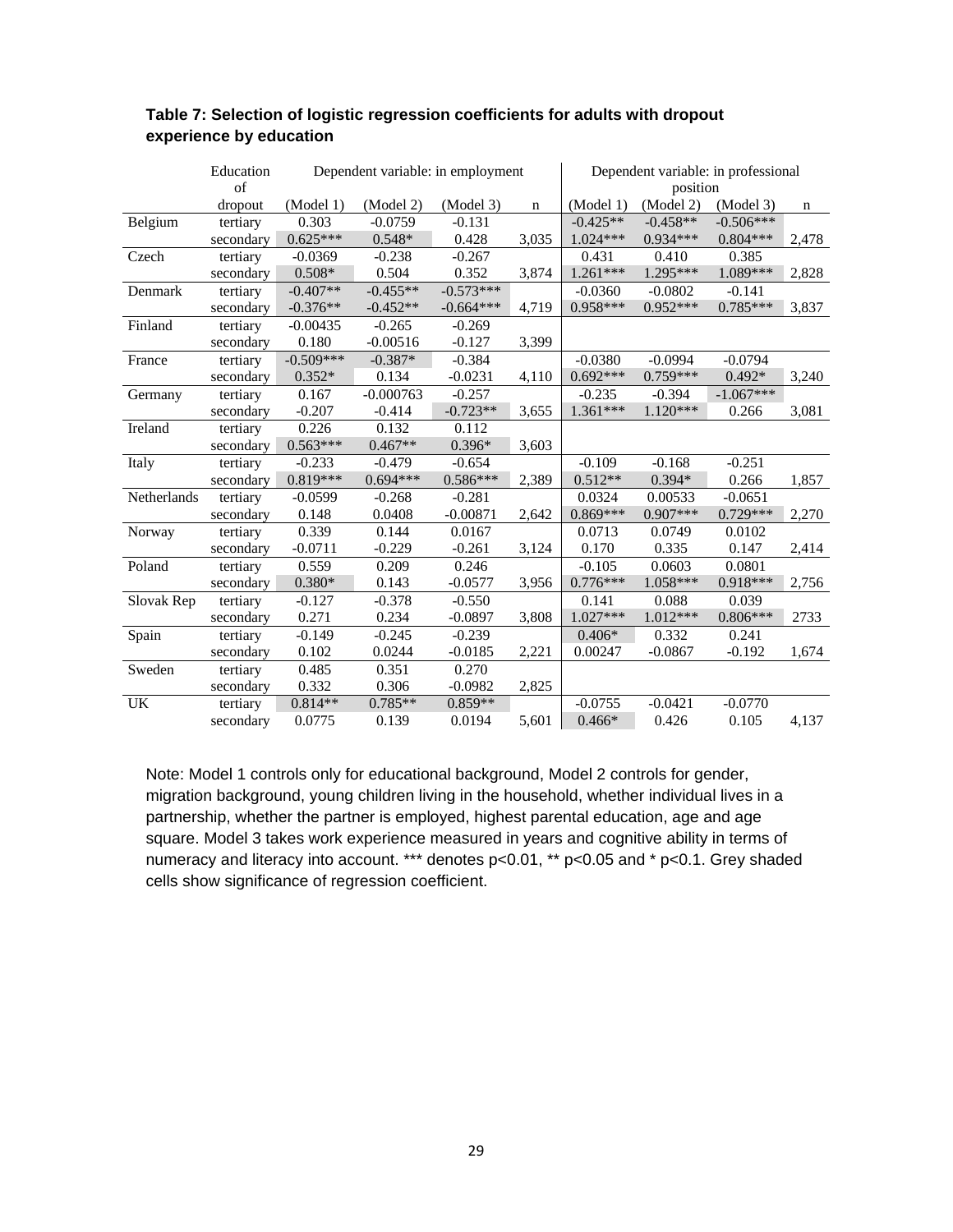#### **Table 8: Percent point difference for employment and holding professional positions between dropouts and non-dropouts by education and counterfactual impact evaluation method applied**

|                    | Education<br>of |                         | Dependent variable:<br>in employment |                     |                  | Dependent variable: in professional<br>position |                 |  |
|--------------------|-----------------|-------------------------|--------------------------------------|---------------------|------------------|-------------------------------------------------|-----------------|--|
|                    | dropout         | Logistic                | <b>PSM</b>                           | <b>PSM</b>          | Logistic         | <b>PSM</b>                                      | <b>PSM</b>      |  |
|                    |                 | regression              | caliper                              | kernel              | regression       | caliper                                         | kernel          |  |
| Belgium            | tertiary        | $-0.9$                  | 5.0                                  | 0.4                 | $***$<br>$-12.4$ | $^{\star}$<br>$-11.9$                           | ***<br>$-11.5$  |  |
|                    | secondary       | $\star$<br>4.3          | $\star$<br>8.8                       | 5.2<br>$\star$      | $***$<br>11.7    | 12.2<br>$\star\star$                            | $***$<br>11.6   |  |
| Czech              | tertiary        | $-3.4$                  | $-8.6$                               | $-2.0$              | 9.6              | 1.2                                             | 2.8             |  |
|                    | secondary       | 5.0                     | 2.3                                  | 2.5                 | $***$<br>14.0    | $***$<br>11.0                                   | $***$<br>13.6   |  |
| Denmark            | tertiary        | $\star$<br>$-5.6$       | $-4.0$                               | $\star$<br>$-3.7$   | $-3.4$           | $-1.7$                                          | $-2.3$          |  |
|                    | secondary       | $\star\star$<br>$-10.5$ | $***$<br>$-11.0$                     | $-4.5$              | 12.8<br>$***$    | 11.8<br>$***$                                   | $***$<br>10.8   |  |
| Finland            | tertiary        | $-2.6$                  | $-4.1$                               | 0.1                 |                  |                                                 |                 |  |
|                    | secondary       | $-1.6$                  | $-3.7$                               | $-2.9$              |                  |                                                 |                 |  |
| France             | tertiary        | $-4.9$                  | $-2.5$                               | $-4.3$              | 2.0              | 3.9                                             | $-2.6$          |  |
|                    | secondary       | $-0.4$                  | 4.1                                  | 3.8                 | 3.8              | 4.2                                             | 4.1             |  |
| Germany            | tertiary        | $-2.3$                  | $-6.3$                               | $-1.0$              | $-22.0$          | $***$<br>$-23.0$                                | $**$<br>$-13.5$ |  |
|                    | secondary       | $\star\star$<br>$-10.6$ | $-7.7$                               | $-5.8$              | 1.2              | $\star$<br>9.8                                  | 3.7             |  |
| Ireland            | tertiary        | 1.5                     | 0.1                                  | $-0.1$              |                  |                                                 |                 |  |
|                    | secondary       | $***$<br>7.7            | 3.3                                  | 3.1                 |                  |                                                 |                 |  |
| Italy              | tertiary        | $-9.7$                  | na                                   | na                  | $-6.2$           | na                                              | $-9.4$          |  |
|                    | secondary       | ***<br>9.5              | 4.1                                  | $***$<br>6.5        | 2.6              | $\star$<br>4.8                                  | 4.0             |  |
| <b>Netherlands</b> | tertiary        | $-2.5$                  | $-2.6$                               | $-3.3$              | $-1.4$           | 2.4                                             | $-1.0$          |  |
|                    | secondary       | $-0.1$                  | 3.8                                  | 2.8                 | 15.2<br>$***$    | 16.3<br>$***$                                   | $***$<br>18.5   |  |
| Norway             | tertiary        | 0.1                     | $-1.9$                               | 0.1                 | 0.2              | 1.6                                             | 1.8             |  |
|                    | secondary       | $-2.9$                  | $-3.5$                               | $-1.0$              | 1.9              | $-1.2$                                          | 1.9             |  |
| Poland             | tertiary        | 2.2                     | 1.0                                  | 0.2                 | 2.0              | 2.3                                             | 0.1             |  |
|                    | secondary       | $-1.3$                  | 4.7                                  | 1.8                 | $***$<br>9.7     | 5.8                                             | $***$<br>9.9    |  |
| Slovak Rep         | tertiary        | $-7.6$                  | na                                   | $-1.8$              | 0.9              | na                                              | na              |  |
|                    | secondary       | $-1.6$                  | $-2.0$                               | 0.0                 | $***$<br>13.1    | 11.9<br>$\star$                                 | $***$<br>16.0   |  |
| Spain              | tertiary        | $-4.0$                  | $-5.9$                               | $-4.7$              | 6.1              | 3.0                                             | $\star$<br>9.7  |  |
|                    | secondary       | $-0.4$                  | $-7.0$                               | 0.0                 | $-2.4$           | $-4.2$                                          | $-1.0$          |  |
| Sweden             | tertiary        | 1.6                     | $-1.9$                               | 0.1                 |                  |                                                 |                 |  |
|                    | secondary       | $-0.9$                  | 5.2                                  | 3.3                 |                  |                                                 |                 |  |
| UK                 | tertiary        | $***$<br>8.0            | 3.4                                  | $\star\star$<br>5.4 | $-1.9$           | $\pmb{0}$                                       | $-2.6$          |  |
|                    | secondary       | 0.3                     | $-2.6$                               | 1.8                 | 1.5              | 2.1                                             | $-1.0$          |  |

Note: this table presents percent point differences in being in employment (column 1 to 3) and holding professional positions (column 4 to 6) between upper secondary educated adults with and without dropout experience (second row each country) and tertiary educated adults with and without dropout experience (first row each country) by method used. Shaded cells denote significance, \*\*\* denotes p<0.01, \*\* p<0.05 and \* p<0.1. All results are conditioned on socio-economic and demographic background, work experience and cognitive skills (model 3 pervious Table). For three countries (Sweden, Ireland and Finland) information on profession were not available. 'na' denotes that the propensity score matching resulted in an average mean bias across coefficients bigger than 8 percent.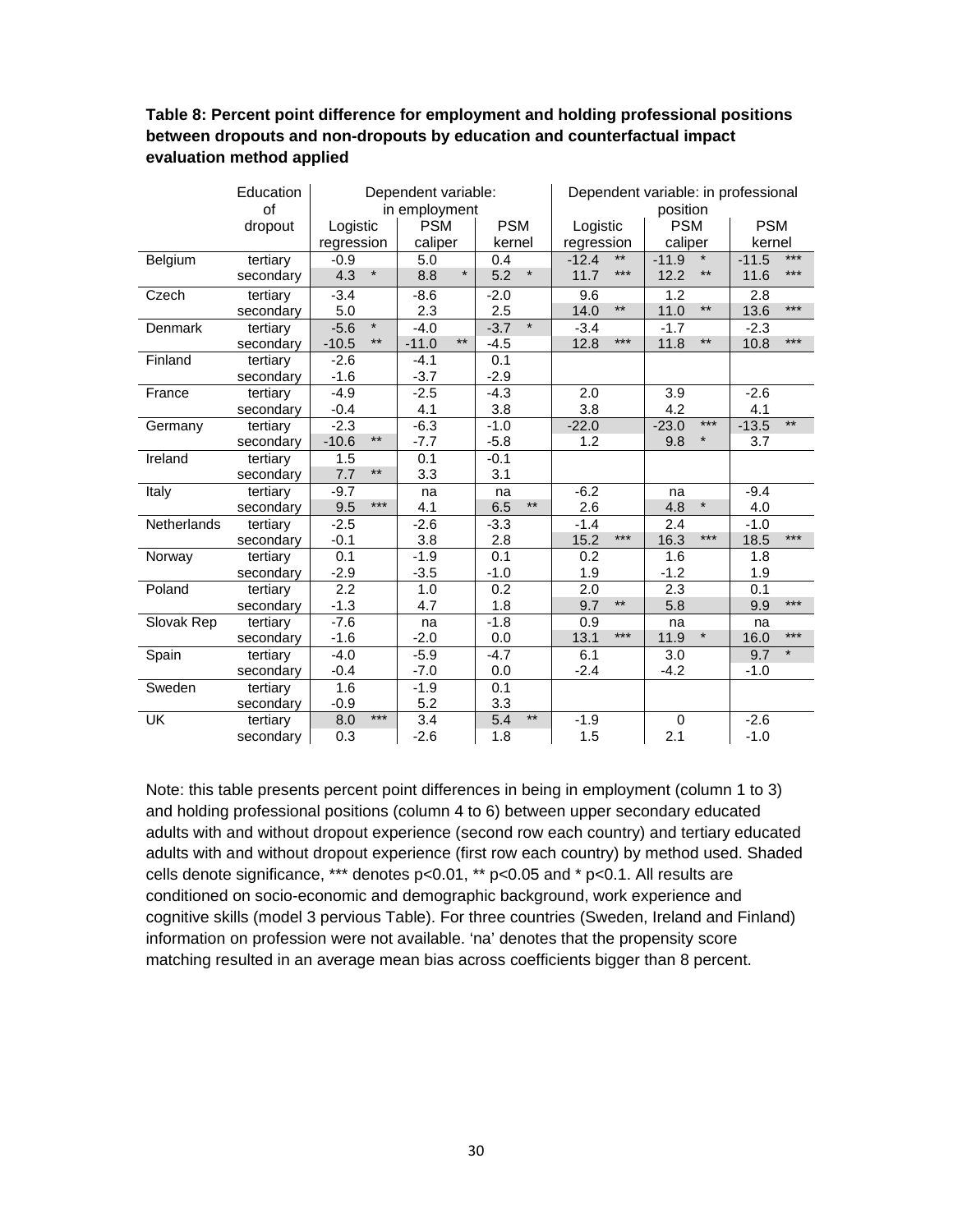

#### **Figure 1: Self-reported dropout rates by working-age adults from PIAAC and dropout rates from student population cross-cohorts and panel data**

Note: Belgium refers to the Flemish speaking part only for both measures. Correlation coefficient is 0.41 including the OECD countries Korea and Japan and 0.0 without. If the three countries with highest dropout rates using the OECD measure are excluded (Poland, Norway and Sweden), the coefficient is 0.71.

Source: OECD 2013, for Korea and Spain OECD 2010 and for Germany OECD 2008, author's calculations.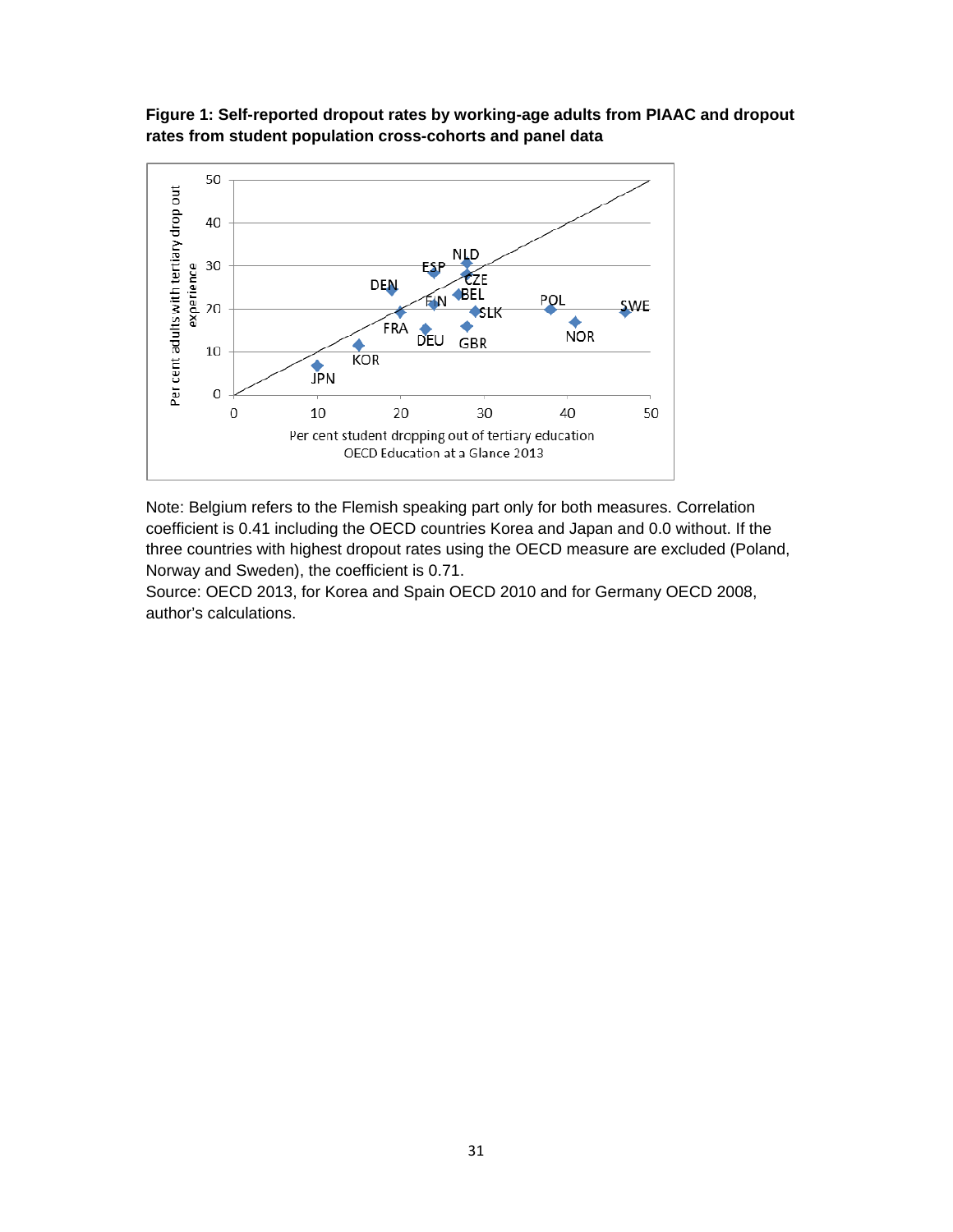



Note: Adults are aged 25 to 64, individuals in education are excluded. Using all countries the correlation coefficient is -0.54. Excluding Italy from the correlation increases the coefficient to -0.25, excluding in addition the Czech Republic leads to a correlation of 0.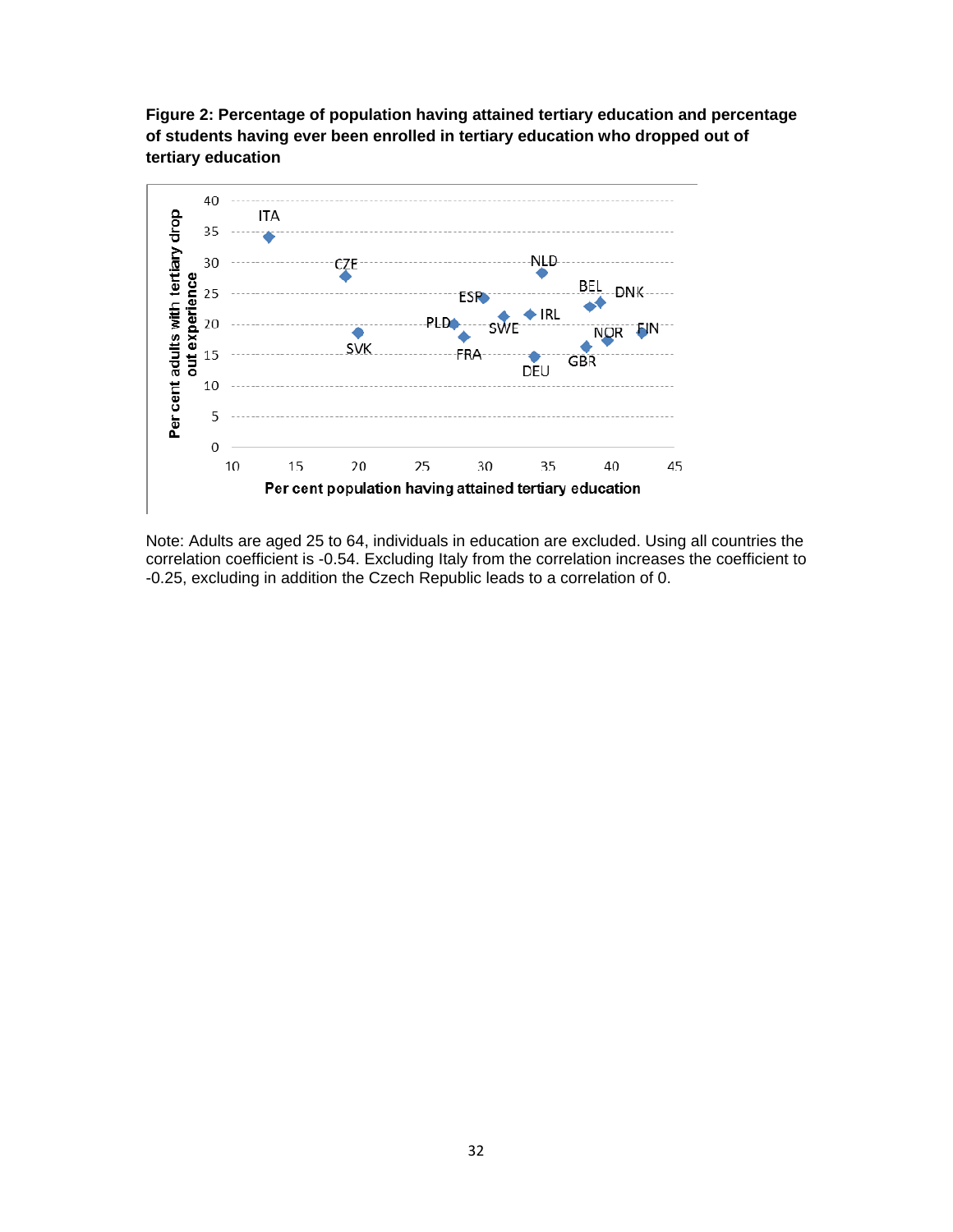

**Figure 3: Percentage of tertiary enrolled students dropping out of education and percentage of dropout students having attained tertiary education after drop out** 

Note: correlation coefficient is 0.09. Excluding Italy form the calculation increases the correlation coefficient to 0.45.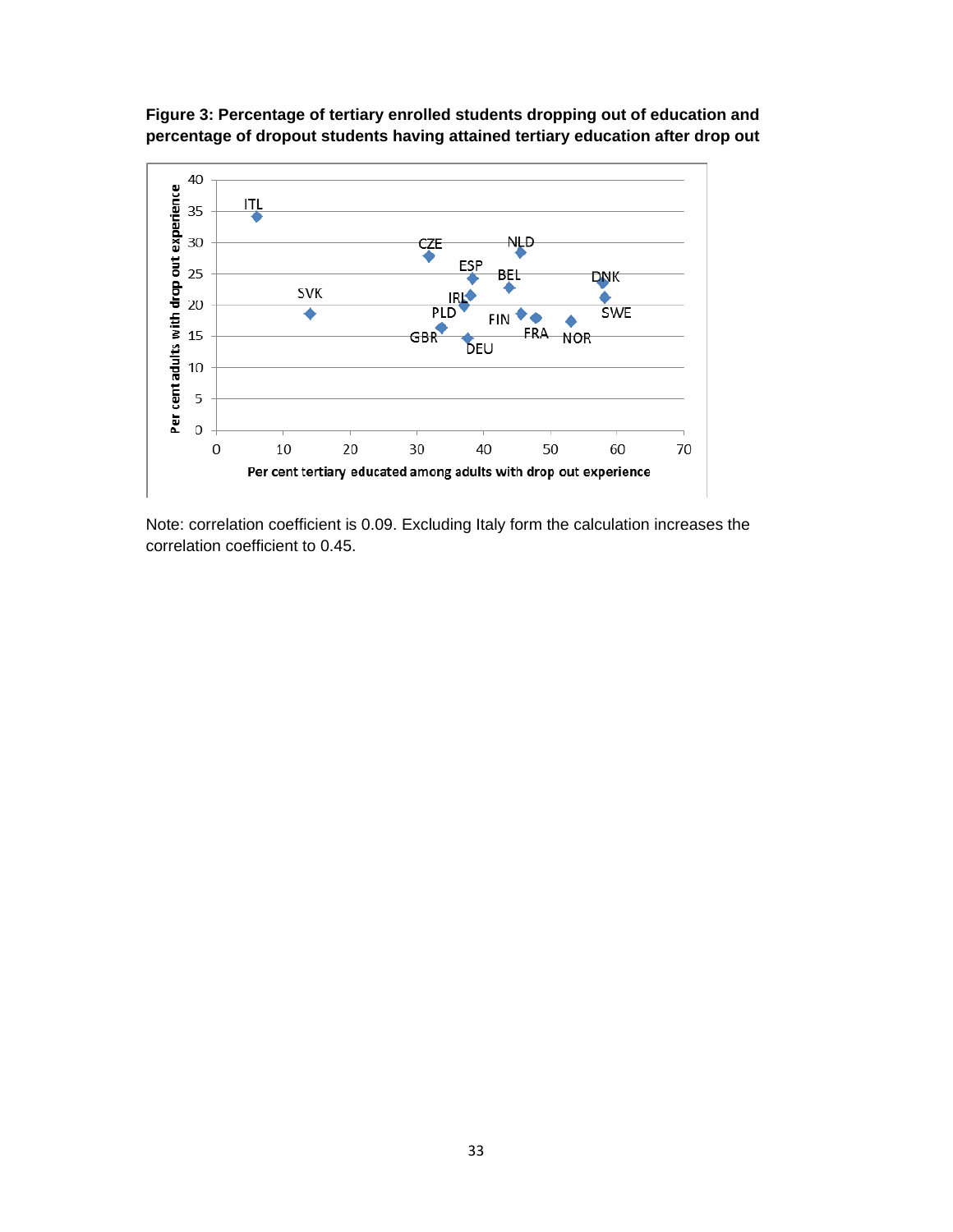

**Figure 4: Adults reporting tertiary drop out expressed as percentage of all adults having enrolled in tertiary education by age group** 

Note: Differences between age groups are significant at the 5 per cent level for the following countries: Czech Republic, Italy, Belgium, Spain, Finland, Denmark and Norway. Countries are ordered by percentage point difference in dropout between age groups.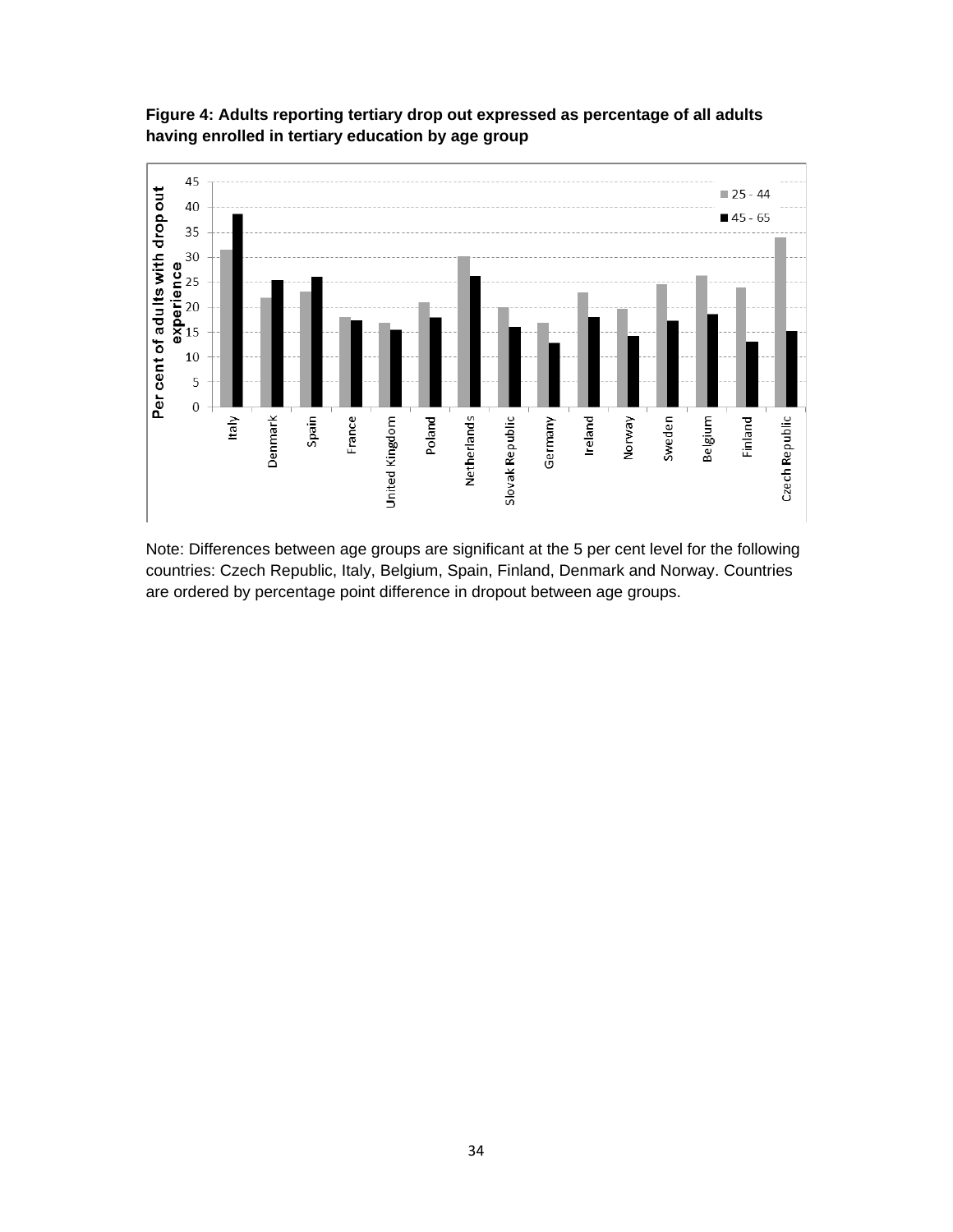#### **References**

- Angrist, J. and Pischke, J.S. (2008), Mostly Harmless Econometrics: An Empiricist's Companion, Princeton University Press.
- Araque, F., Roldan, C. and Salguero, A. (2009), Factors influencing university drop out rates, *Computers & Education*, 53, 563-574.
- Arrow, K.J. (1973), Higher education as a filter. *Journal of Public Economics*, 2, 193- 216.
- Aubyn, M., Pina, A., Garcia, F. and Pais, J. (2009), Study on the efficiency and effectiveness of public spending on tertiary education, *European Commission Economic Papers.*
- Becker, G. S. (1962), Investment in in human capital: a theoretical analysis, *The Journal of Political Economy,* 70, 9-49.
- Bennet, R. (2003), Determinants of undergraduate student dropout out rates in university business studies department, *Journal of Further and Higher Education*, 27(2), 123-141.
- Bound, J. and Turner, S. (2007), Cohort crowding: how resources affect collegiate attainment, *Journal of Public Economics*, 91(5-6): 877-899.
- Buchner, C., Smits, W. and Velden, R. van der, 2012, Education, cognitive skills and earnings of males and females, *Research Memoranda 010*, Maastricht : METEOR, Maastricht Research School of Economics of Technology and Organization.
- Cataldi, E., Laird, J and KewalRamani, A. (2009), High School Dropout and Completion Rates in the United States: 2007,National Center for Education Statistics, U.S. Department of Education, Wasington, DC. http://nces.ed.gov/pubsearch/pubsinfo.asp?pubid=2009064.
- Cingano, F. and Cipollone, P. (2007), University drop-out: The case of Italy, Banca D'Italia, Economic Department Discussion paper No. 626.
- Davies, R. and Elias, P. (2003), Dropping out: A study of early leavers from higher education, *Research Report RR386*, Norwich: Department for Education and Skills.
- Flores-Lagunes, A. and Light, A. (2007), Interpreting sheepskin effects in the returns to education, *University of Arizona Economic Working Paper* S*eries*, 07-07.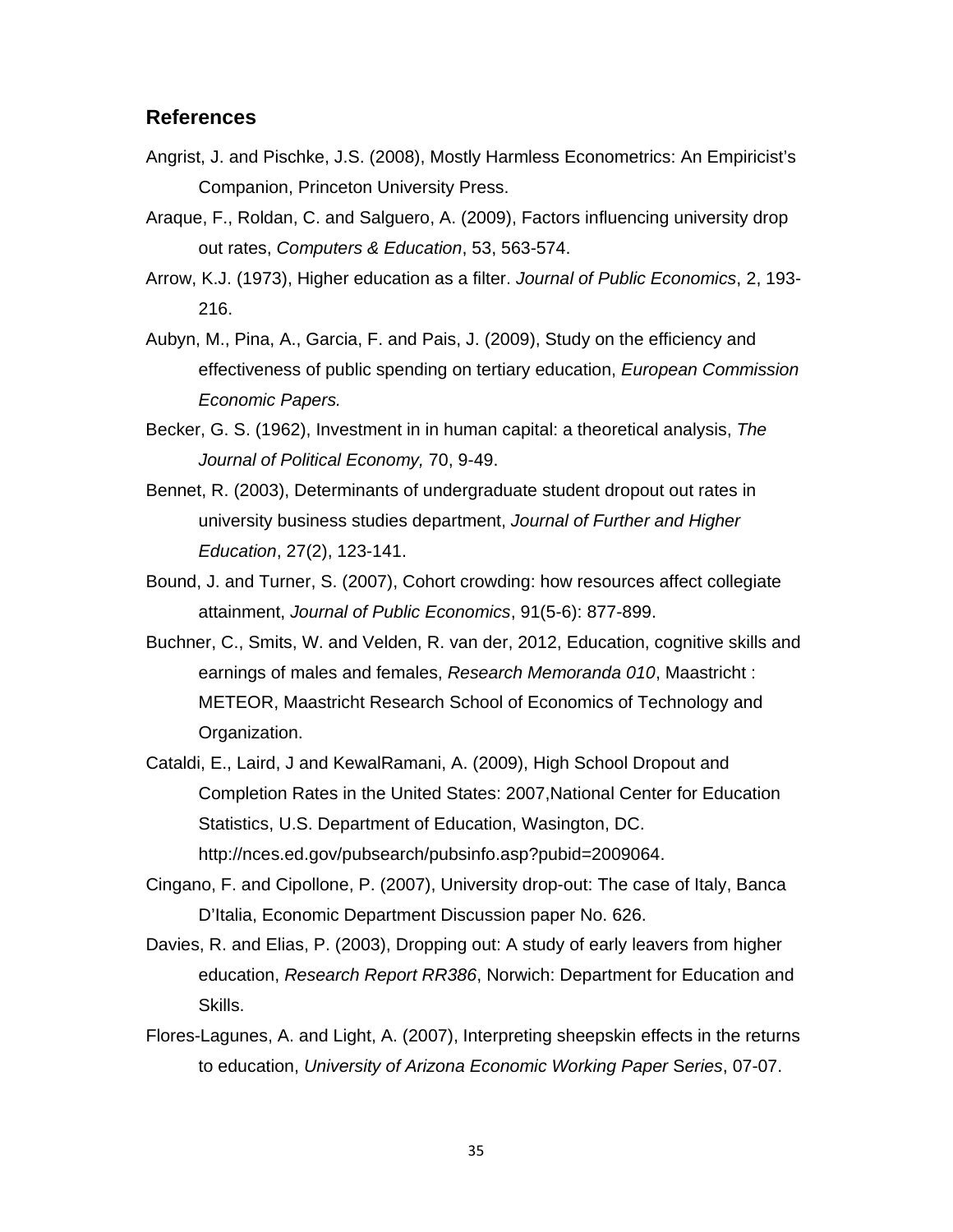Heublein, U., Richter, R., Schmelzer, R. and Sommer, D., Die Entwicklung der schwund- und Studienabbruchquoten an den deutschen Hochschulen, *HIS: Forum Hochschule*, 3/2012, http://www.his.de/pdf/pub\_fh/fh-201203.pdf

Jones, J. and McNabb, R. (2004), Never give up on the good times: student attrition in the UK. *Oxford Bulletin of Economics and Statistics*, 66, 23-47.

Kupfer, Meyer and Schnepf (2014), How can international tertiary education dropout be explained?, *S3RI Applications and Policy paper*, forthcoming.

Manski, C. (1989), Schooling as experimentation: a reappraisal of the postsecondary dropout phenomenon, *Economics of Education Review* 8(4), 305-312.

Matkovic, T. and Kogan I. (2012), All or Nothing? The Consequences of Tertiary Education Non-Completion in Croatia and Serbia, *European Sociological Review* 28 (6).

Mincer, J. (1974), *Schooling, Experience, and Earnings,* New York: NBER.

Montmarquette, C., Mahsweredjian, S. and Houle, R. (2001), The determinants of university dropouts: a bivariate probability model with sample selection, *Economics of Education Review*, 20(5), 475-484.

NCIHE (1997), The national Committee of Inquiry into Higher Education, http://www.leeds.ac.uk/educol/ncihe/

OECD (2000), From Initial Education to Working Life, Making Transitions Work, OECD, Paris.

OECD (2013a), Education at a Glance

OECD (2013b), Technical Report of the Survey of Adult Skills (PIAAC), http://www.oecd.org/site/piaac/\_Technical%20Report\_17OCT13.pdf

OECD (2013c), Background questionnaire, www.oecd.org/edu/48442549.pdf (previous a ‐ channge)

OECD (2011), Education at a Glance, www.oecd.org/dataoecd/61/2/48631582.pdf

OECD (2010a), PIAAC Technical Standards and Guidelines,

http://www.oecd.org/site/piaac/PIAAC‐

OECD (2010b), Education at a Glance, www.oecd.org/dataoecd/45/39/45926093.pdf

OECD (2008), Education at a Glance, http://www.oecd.org/education/skills‐beyond‐ school/41284038.pdf

OECD (1999), Classifying Educational Programmes. Manual for ISCED-97 Implementation in OECD Countries, http://www.oecd.org/edu/1841854.pdf